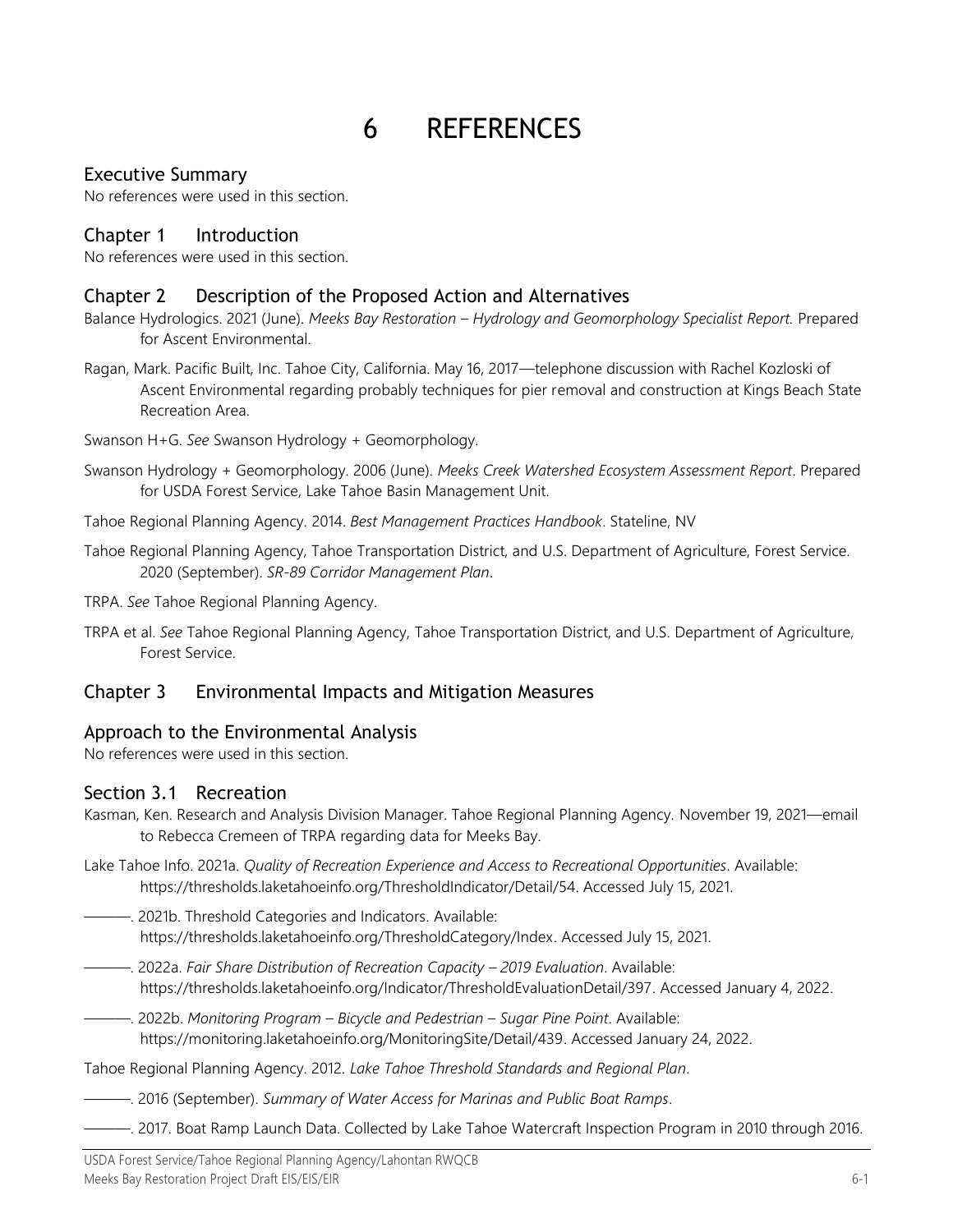- ———. 2018a (October). *Linking Tahoe Active Transportation Plan*.
- ———. 2018b (October). *Shoreline Implementation Program*.
- ———. 2018c (May). *Draft Environmental Impact Statements for the Lake Tahoe Shoreline Plan*, Appendix A Use and Build Out Assumptions.
- ———. 2021a. Code of Ordinances. Adopted by TRPA on December 12, 2012; reflects amendments through September 29, 2021.
- ———. 2021b. *Regional Transportation Plan*.
- Tahoe Regional Planning Agency, Tahoe Transportation District, and USDA Forest Service. 2019 (May). *SR 89 Corridor Management Plan Existing Conditions Summary Report*.
- ———. 2020 (September). *SR 89 Corridor Management Plan*.
- Totterdale, Ron. Operations Manager, Tahoe Recreation. July 12, 2021—email to Ashley Sibr of the USDA Forest Service regarding visitation to the Meeks Bay area south of Meeks Creek.

TRPA. *See* Tahoe Regional Planning Agency.

- TRPA et al. *See* Tahoe Regional Planning Agency, Tahoe Transportation District, and USDA Forest Service.
- U.S. Forest Service. 2004 (January). *Sierra Nevada Forest Plan Amendment Final Supplemental Environmental Impact Statement Record of Decision*.
- ———. 2016 (July). *Land Management Plan (Forest Plan), Lake Tahoe Basin Management Unit*.
- USFS. *See* U.S. Forest Service.

#### Section 3.2 Scenic Resources

California Department of Transportation. 2019. Scenic Highway System Lists. Available:

[https://dot.ca.gov/programs/design/lap-landscape-architecture-and-community-livability/lap-liv-i-scenic](https://dot.ca.gov/programs/design/lap-landscape-architecture-and-community-livability/lap-liv-i-scenic-highways)[highways.](https://dot.ca.gov/programs/design/lap-landscape-architecture-and-community-livability/lap-liv-i-scenic-highways) Accessed: 11/1/2021.

- ———. 2021. Scenic Highways Frequently Asked Questions. Available: [https://dot.ca.gov/programs/design/lap](https://dot.ca.gov/programs/design/lap-landscape-architecture-and-community-livability/lap-liv-i-scenic-highways/lap-liv-i-scenic-highways-faq2)[landscape-architecture-and-community-livability/lap-liv-i-scenic-highways/lap-liv-i-scenic-highways-faq2.](https://dot.ca.gov/programs/design/lap-landscape-architecture-and-community-livability/lap-liv-i-scenic-highways/lap-liv-i-scenic-highways-faq2) Accessed 11/1/2021.
- Caltrans. *See California Department of Transportation*.
- Iverson, W.D., Sheppard, S.R.J., Strain, R.A., 1993. Managing Regional Scenic Quality in the Lake Tahoe Basin. Landscape Journal 12, 23–39.

Tahoe Regional Planning Agency. 1982. Lake Tahoe Basin Scenic Resource Inventory.

- ———. 1989. TRPA Design Review Guidelines, Appendix H: Visual Assessment Tool for the Review of Projects Located in the Shoreland. Adopted 9/27/1989.
- ———. 1993. *Lake Tahoe Scenic Resource Evaluation*.
- ———. 2011. *2011 Threshold Evaluation Report*.
- ———. 2012. *Threshold Standards and Regional Plan*. Amended 4/24/2019.
- ———. 2016. *2015 Threshold Evaluation Report*.
- ———. 2021a. Presentation of the Draft 2019 Threshold Evaluation. Staff Report, Agenda Item No. VI.A, 3/17/2021.
- ———. 2021b. 2019 Evaluation, Scenic Quality Ratings for Shoreline Travel Units (Scenic Resources). Available: [https://thresholds.laketahoeinfo.org/Indicator/ThresholdEvaluationDetail/403.](https://thresholds.laketahoeinfo.org/Indicator/ThresholdEvaluationDetail/403) Accessed 11/1/2021.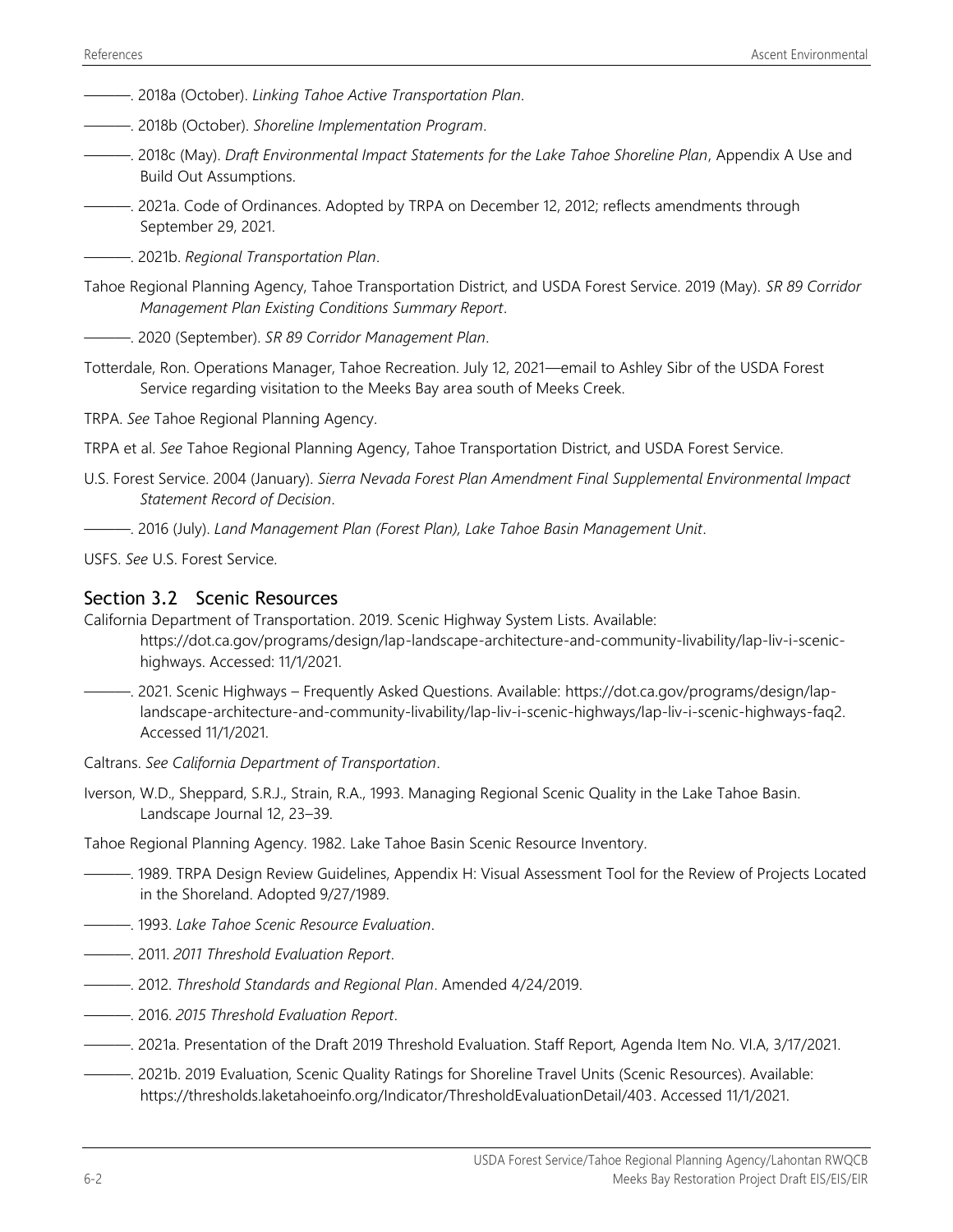- 2021c. Travel Route Ratings for Roadway Travel Units. Available: [https://thresholds.laketahoeinfo.org/ThresholdIndicator/Detail/58.](https://thresholds.laketahoeinfo.org/ThresholdIndicator/Detail/58) Accessed: 11/1/2021.
- ———. 2021d. 2019 Evaluation, Scenic Quality of Other Areas (Recreation Sites and Bike Trails). Available: https://thresholds.laketahoeinfo.org/Indicator/ThresholdEvaluationDetail/400. Accessed: 11/1/2021.
- ———. 2021e. Built Environment. Available: [https://thresholds.laketahoeinfo.org/ThresholdReportingCategory/](https://thresholds.laketahoeinfo.org/ThresholdReportingCategory/%0bDetail/BuiltEnvironment) [Detail/BuiltEnvironment.](https://thresholds.laketahoeinfo.org/ThresholdReportingCategory/%0bDetail/BuiltEnvironment) Accessed: 11/1/2021.
- ———. 2021f. EIP Project Map. Available: [https://eip.laketahoeinfo.org/Results/EipProjectMap.](https://eip.laketahoeinfo.org/Results/EipProjectMap) Accessed 11/2/2021.

TRPA. *See* Tahoe Regional Planning Agency.

USDA Forest Service. 1995. Landscape Aesthetics: A Handbook for Scenery Management. December 1995.

———. 2016 (July). *Land Management Plan, Lake Tahoe Basin Management Unit*.

USFS. See USDA Forest Service.

#### Section 3.3 Cultural and Tribal Cultural Resources

- Ascent Environmental. 2022. *Historic Resource Evaluation Report for the Meeks Bay Restoration Project*. Prepared for Tahoe Regional Planning Agency.
- California Department of Transportation. 2019. Standard Environmental Reference (SER). Volume 2 Exhibit 6.2 Bridge Numbering and Historic Status Code. Available: https://dot.ca.gov/-/media/dotmedia/programs/environmental-analysis/documents/ser/ex-6-2-bridge-codes-a11y.pdf.

Caltrans. *See* California Department of Transportation.

- Marvin, Judith. 2011. *Section 106 Consultation on the National Register of Historic Places Eligibility for the Meeks Bay Resort Historical Evaluation of Site No. 05-19-1283 Forest Service Project No. TB-2011-10 Event No. R211051900056, Meeks Bay, Lake Tahoe, El Dorado County, California*. Report on file with United States Forest Service Lake Tahoe Basin Management Unit, South Lake Tahoe.
- Natural Investigations Company. 2021. *Cultural Resources Inventory for the Meeks Bay Restoration Project, Meeks Bay, Tahoma, El Dorado County, California*. Prepared for Tahoe Regional Planning Agency.

NIC. *See* Natural Investigations Company.

Tahoe Regional Planning Agency. 2012a. *Threshold Standards and Regional Plan*. Amended 4/24/2019.

———. 2012b. Section 3.15, Cultural Resources. In *Regional Plan Update Draft Environmental Impact Statement*. 3.15- 1–3.15-19. Stateline, NV.

TRPA. *See* Tahoe Regional Planning Agency.

#### Section 3.4 Terrestrial Biological Resources

- Ascent Environmental. 2020. *Aquatic Resources Delineation Report for the Meeks Bay Restoration Project.* Prepared for USDA Forest Service Lake Tahoe Basin Management Unit.
- Brylski P. V., P. W. Collins, E. D. Pierson, W. E. Rainey, and T. E. Kucera. 1998. *Terrestrial Mammal Species of Special Concern in California.* Prepared for California Department of Fish and Game, Sacramento, CA.
- California Department of Food and Agriculture. 2021. CDFA Weed Pest Ratings and CCR 4500 Noxious Weeds as of June 22, 2021, State of California, Department of Food and Agriculture, Division of Plant Health and Pest Prevention Services.

California Invasive Plant Council. 2021. CalWeedMapper.

California Native Plant Society. 2021. *Inventory of Rare and Endangered Plants of California* (online edition, v9-01 0.0). Available: [http://www.rareplants.cnps.org.](http://www.rareplants.cnps.org/) Accessed July 7, 2021.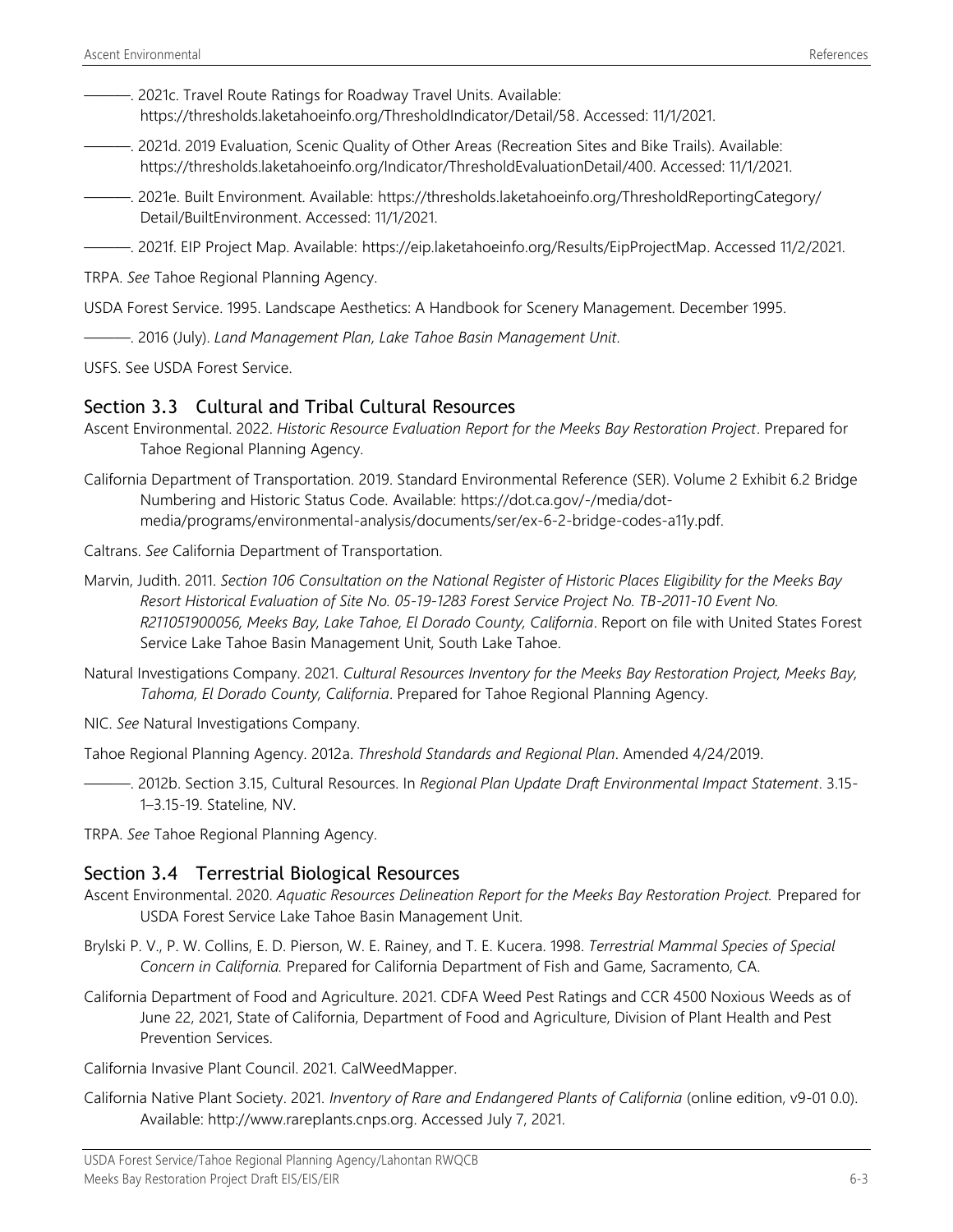- California Natural Diversity Database. 2021. Results of electronic records search. Sacramento: California Department of Fish and Wildlife, Biogeographic Data Branch. Accessed July 7, 2021.
- California Department of Fish and Wildlife. 2018. *Protocols for Surveying and Evaluating Impacts to Special Status Native Plant Populations and Sensitive Natural Communities.* Available: [https://nrm.dfg.ca.gov/FileHandler.ashx?DocumentID=18959&inline.](https://nrm.dfg.ca.gov/FileHandler.ashx?DocumentID=18959&inline) Accessed July 19, 2021.
- CDFW. *See* California Department of Fish and Wildlife.
- CNDDB. *See* California Natural Diversity Database.
- CNPS. *See* California Native Plant Society.
- Jennings, M. R. and M. P. Hayes. 1994. *Amphibian and Reptile Species of Special Concern in California*. Prepared for California Department of Fish and Wildlife. Rancho Cordova, CA.
- Knapp, R. A. and K. R. Matthews. 2000. Non-native fish introductions and the decline of the mountain yellow-legged frog from within protected areas. *Conservation Biology* 14:428–438.
- Lake Tahoe Basin Management Unit. 2021. *Biological Evaluation for Terrestrial Wildlife and Botanical Species. Meeks Bay Restoration Project.* Prepared by Ascent Environmental, Inc. Stateline, NV.
	- ———. 2022. *Invasive Plant Risk Assessment Meeks Creek Restoration Project.* Prepared by Ascent Environmental Inc. Stateline, NV.
- LTBMU. *See* Lake Tahoe Basin Management Unit.
- Muskopf, S. 2020. Aquatic Biologist, USDA Forest Service—Lake Tahoe Basin Management Unit. Email correspondence with biologist Steve Henderson of Ascent Environmental. May 20.
- Pavlik, B. and D. Murphy. 2002. Conservation Strategy for Tahoe Yellow Cress (*Rorippa subumbellata*). Tahoe Regional Planning Agency. Lake Tahoe, NV.
- Rowe, C. and V. Stevens. 2016. *LTBMU Rare Botanical Species – 2015 Monitoring Report.* USDA Forest Service, Lake Tahoe Basin Management Unit. South Lake Tahoe, CA.
- Sawyer, J. O., T. Keeler-Wolf, and J. M. Evens. 2009. *A Manual of California Vegetation*. Second edition. California Native Plant Society Press, Sacramento, California, USA.
- Spencer, W.D., P. Beier, K. Penrod, K. Winters, C. Paulman, H. Rustigian-Romsos, J. Strittholt, M. Parisi, and A. Pettler. 2010. *California Essential Habitat Connectivity Project: A Strategy for Conserving a Connected California*. Available: [https://nrm.dfg.ca.gov/FileHandler.ashx?DocumentID=18366.](https://nrm.dfg.ca.gov/FileHandler.ashx?DocumentID=18366) Accessed April 20, 2020.
- Stanton, A. and B. Pavlik. 2009. Implementation of the Conservation Strategy for Tahoe Yellow Cress *(Rorippa subumbellata) 2008 Annual Report*. Prepared for the Tahoe Yellow Cress Adaptive Management Working Group. Prepared by BMP Ecosciences. San Francisco, CA. March.
- Stanton, A. and Tahoe Yellow Cress Adaptive Management Working Group (AMWG) and Executive Committee. 2015. *Conservation Strategy for Tahoe Yellow Cress (*Rorippa subumbellata*)*. USDA Forest Service Pacific Southwest Research Station. Albany, CA. October 23.
- Sweitzer, R., C. Thompson, K. Purcell, R. Barrett, D. Tempel, and Z. Peery. 2015. Sierra Nevada Adaptive Management Project. Appendix D: Fisher Team Final Report. Available: [http://snamp.ucanr.edu/static/documents/2015/](http://snamp.ucanr.edu/static/documents/2015/%0b09/03/D_Fisher_Chapter_final_small.pdf) [09/03/D\\_Fisher\\_Chapter\\_final\\_small.pdf.](http://snamp.ucanr.edu/static/documents/2015/%0b09/03/D_Fisher_Chapter_final_small.pdf) Accessed October 16, 2019.
- Tahoe Regional Planning Agency. 2020. Tahoe Open Data Wildlife Mapping. Available: [https://data](https://data-trpa.opendata.arcgis.com/)[trpa.opendata.arcgis.com/.](https://data-trpa.opendata.arcgis.com/) Accessed July 20, 2021.
- ———. 2021a. *2019 Threshold Evaluation*. Stateline, NV. December. Available: https://thresholds.laketahoeinfo.org/ThresholdIndicator/Detail/59. Accessed December 14, 2021.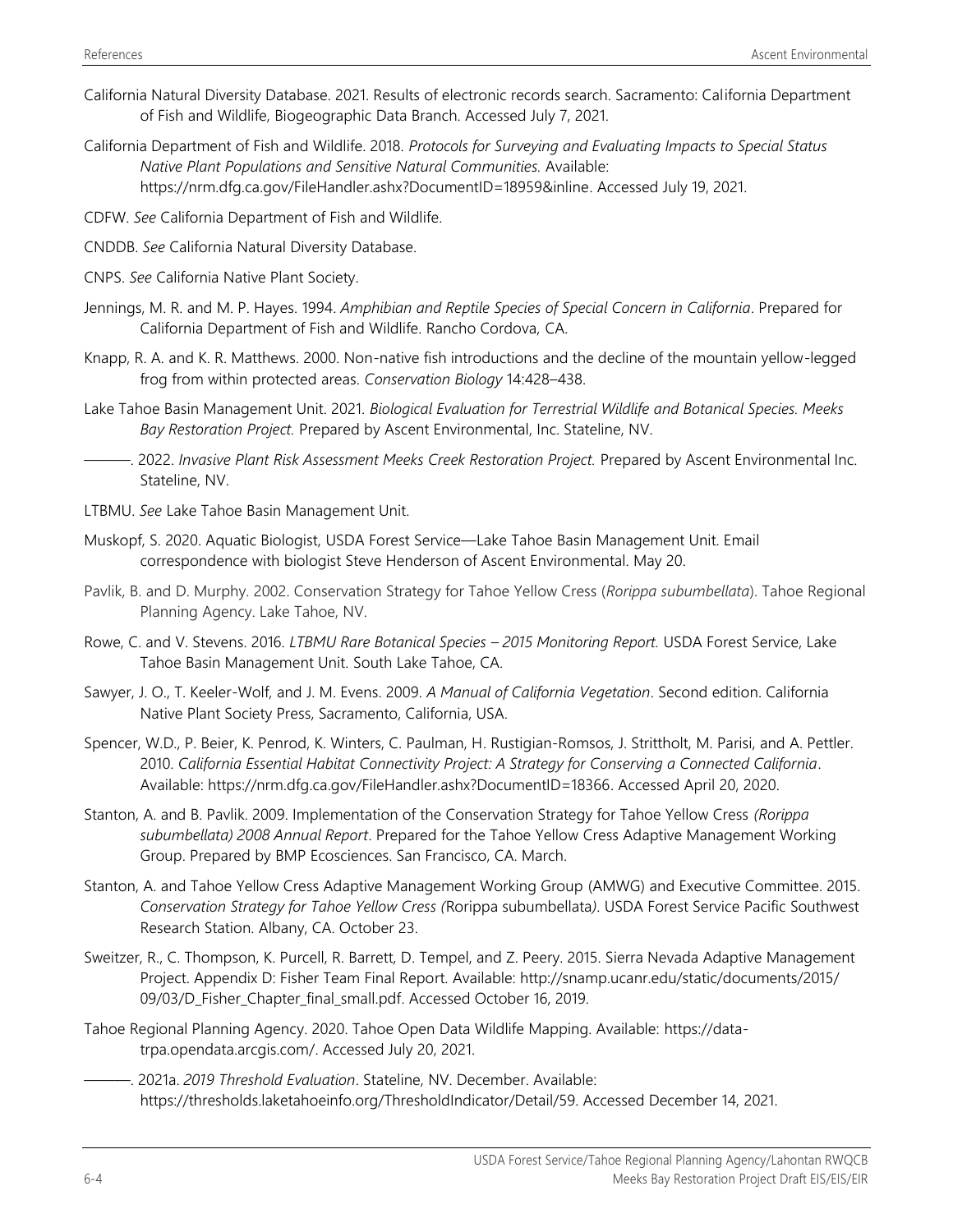- ———. 2021b. *Tahoe Regional Planning Agency Code of Ordinances*. Available: https://www.trpa.org/regionalplan/code-of-ordinances/. Accessed July 20, 2021.
- ———. 2022. Tahoe Open Data Wildlife Mapping. Available: [https://data-trpa.opendata.arcgis.com/.](https://data-trpa.opendata.arcgis.com/) Accessed May 31, 2022.
- TRPA. *See* Tahoe Regional Planning Agency.
- USDA Forest Service. 1992. Interim management guide for *Ivesia aperta* var. *aperta, Ivesia aperta* var. *canina, Ivesia sericoleuca*. U.S. Department of Agriculture, Forest Service, Pacific Southwest, and Intermountain Regions; Tahoe, Plumas, and Toiyabe National Forests.
- ———. 2010. Terrestrial Invasive Plant Species Treatment Project, Finding of No Significant Impact. U.S. Department of Agriculture, Forest Service, Lake Tahoe Basin Management Unit, South Lake Tahoe.
- ———. 2013a. *Region 5 Regional Forester's 2013 Sensitive Plant Species List*. Available: https://www.fs.usda.gov/main/r5/plants-animals/wildlife. Accessed July 19, 2021.
- ———. 2013b. *Region 5 Regional Forester's 2013 Sensitive Animal Species List*. Available: https://www.fs.usda.gov/main/r5/plants-animals/wildlife. Accessed July 19, 2021.
- ———. 2021. GIS data for species occurrences, protected activity centers, habitat suitability, and other natural resources. Provided by the Lake Tahoe Basin Management Unit to Ascent Environmental.
- U. S. Fish and Wildlife Service. 2014a. Endangered and threatened wildlife and plants; Endangered status for the Sierra Nevada yellow-legged frog and the northern district population segment of the mountain yellow-legged frog, and threatened status for the Yosemite toad; Final Rule. Federal Register 79:24256-24310.45
- ———. 2014b. Programmatic Biological Opinion on Nine Forest Programs on Nine National Forests in the Sierra Nevada of California for the Endangered Sierra Nevada Yellow-legged Frog, Endangered Northern Distinct Population Segment of the Mountain Yellow-legged Frog, and Threatened Yosemite Toad. Ref. FF08ESMF00- 2014-F-0557. December 19. Issued to USDA Forest Service, Pacific Southwest Region, Vallejo, CA. Sacramento Fish and Wildlife Office. Sacramento, CA.
- ———. 2018. *Survey Protocols for the Rusty Patched Bumble Bee (*Bomubs affinis*).* Available: [https://www.fws.gov/](https://www.fws.gov/%0bmidwest/endangered/insects/rpbb/pdf/SurveyProtocolsRPBB28Feb2018.pdf) [midwest/endangered/insects/rpbb/pdf/SurveyProtocolsRPBB28Feb2018.pdf.](https://www.fws.gov/%0bmidwest/endangered/insects/rpbb/pdf/SurveyProtocolsRPBB28Feb2018.pdf) Accessed July 23, 2021.
- ———. 2022. Information for Planning and Consultation electronic records search. Available: [https://ecos.fws.gov/ipac/.](https://ecos.fws.gov/ipac/) Accessed May 19, 2022.
- USFWS. *See* U.S. Fish and Wildlife Service.
- Vredenburg, V. T. 2004. Reversing Introduced Species Effects: Experimental Removal of Introduced Fish Leads to Rapid Recovery of a Declining Frog. *PNAS*. 101:7646-7650.
- Williams, P. H., R. W. Thorp, L. L. Richardson, and S. R. Colla. 2014. *Bumble Bees of North America*. Princeton, NJ: Princeton University Press.
- Xerces Society. 2012. *Conserving Bumble Bees Guidelines for Creating and Managing Habitat for America's Declining Pollinators.* Available: [https://xerces.org/publications/guidelines/conserving-bumble-bees.](https://xerces.org/publications/guidelines/conserving-bumble-bees) Accessed July 23, 2021.
- ———. 2018. *A Petition to the State of California Fish and Game Commission to List the Crotch Bumble Bee (Bombus crotchii), Franklin's Bumble Bee (Bombus franklini), Suckley Cuckoo Bumble Bee (Bombus suckleyi), and Western Bumble Bee (Bombus occidentalis occidentalis) as Endangered Under the California Endangered Species Act.*  Available: https://nrm.dfg.ca.gov/FileHandler.ashx?DocumentID=161902&inline. Accessed July 21, 2021.
- Xerces Society, Idaho Department of Fish and Game, and Washington Department of Fish and Wildlife. 2022. Western Monarch Milkweed Mapper. Available: [https://www.monarchmilkweedmapper.org/.](https://www.monarchmilkweedmapper.org/) Accessed January 27, 2022.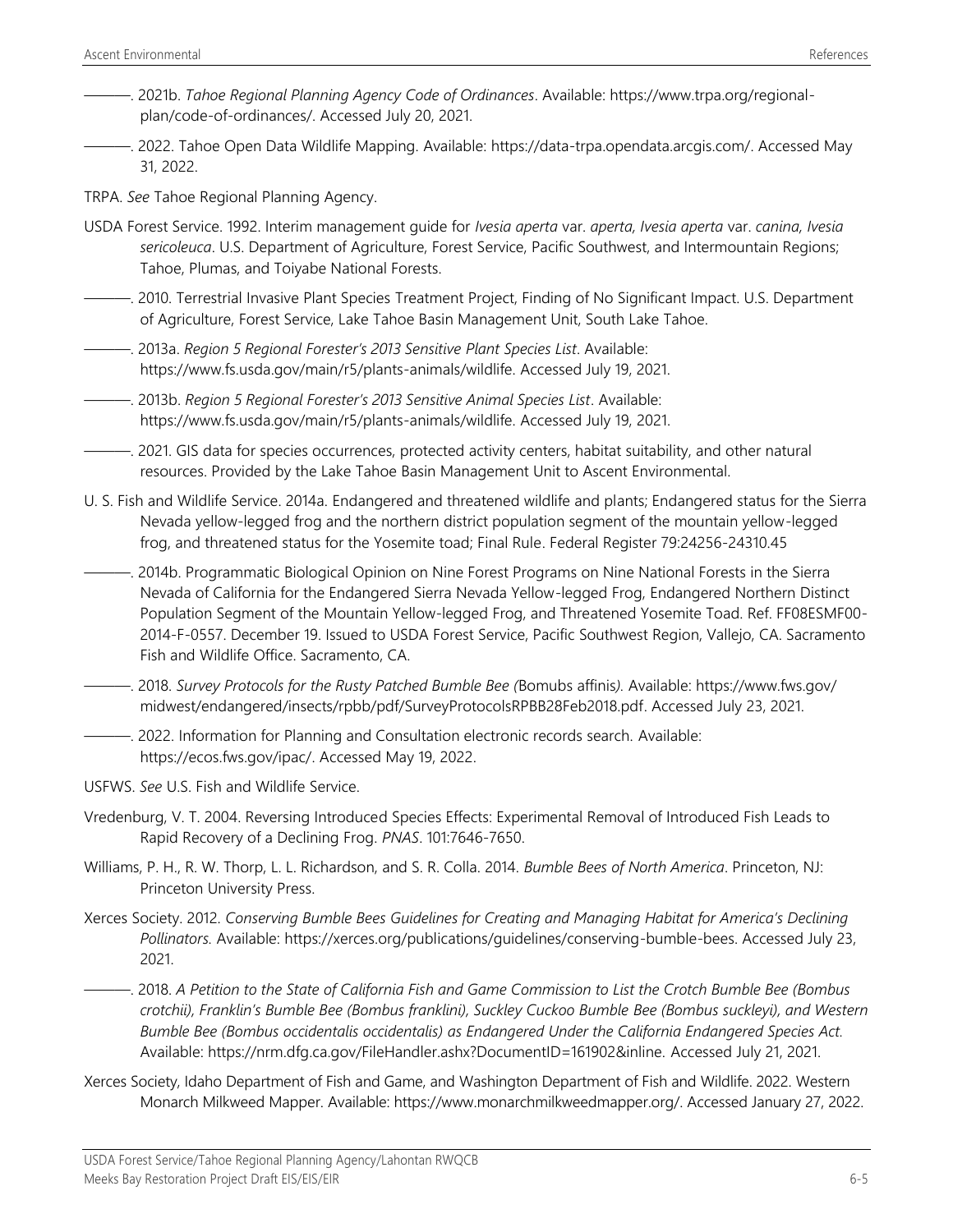Zielinski, W. J., T. E. Kucera, and R. H. Barrett. 1995. Current Distribution of the Fisher, *Martes pennanti*, in California. *California Fish and Game.* 81:104-112.

# Section 3.5 Aquatic Biological Resources

- Aldridge DW, McMahon RF. (1978) Growth, fecundity, and bioenergetics in a natural population of the Asiatic freshwater clam, *Corbicula manilensis* Phillippi, from north central Texas. J. Moll. Stud. 44: 49–70
- Allen, B.C., and J. Reuter. 1996. Shorezone Spawning in Lake Tahoe: The Effect of Shorezone Structures and Associated Activities on The Spawning Success of Native Minnows. Report to the Tahoe Regional Planning Agency.
- Beauchamp, D.A., W.A. Wurtsbaugh, B.C. Allen, P. Budy, J. Reuter. 1990. *Lake Tahoe Fish Community Structure Investigations: Phase II Report*. Institute of Ecology, Division of Environmental Studies, University of California, Davis.
- Beauchamp, D., W. A. Wurtsbaugh, B. Allen, P. Budy. R. Richards and J. Reuter. 1991. *Lake Tahoe Fish Community Structure Investigations Phase III Report*. Institute of Ecology, Division of Environmental Studies, University of California, Davis.
- Beauchamp, D.A., E.A. Byron, and W.A. Wurtsbaugh. 1994. Summer Habitat Use by Littoral-Zone Fishes in Lake Tahoe and the Effects of Shoreline Structures. *North American Journal of Fisheries Management* 14:385–94.
- Byron, E.R., B.C. Allen, W. Wurtsbaugh and K. Kuzis. 1989. *Final Report: Littoral Structure and its Effects on the Fish Community of Lake Tahoe*. Institute of Ecology, Division of Environmental Studies, University of California, Davis, Davis, CA 95616.
- California Department of Fish and Wildlife. 2010a. *Lahontan lake tui chub (*Siphateles bicolor pectinifer*) species account.* Author. Retrieved from https://nrm.dfg.ca.gov/FileHandler.ashx?DocumentID=104329.
- ———. 2010b. *Mountain Whitefish (*Prosopium williamsoni*) species account*. California Department of Fish and Wildlife. Retrieved from [https://nrm.dfg.ca.gov/FileHandler.ashx?DocumentID=104341&inline.](https://nrm.dfg.ca.gov/FileHandler.ashx?DocumentID=104341&inline)
- California Department of Transportation. 2009. *Technical guidance for assessment and mitigation of the hydroacoustic effects of pile driving on fish*. Appendix I, revised 2012, Compendium of pile driving sounds.
- California Natural Diversity Database. 2021. Results of electronic records search. Sacramento: California Department of Fish and Wildlife, Biogeographic Data Branch. Accessed July 7, 2021.
- California Tahoe Conservancy. 2007. *Fish Distribution and Abundance Report for the Sunset Stables Restoration and Resource Management Plan*. Prepared by ENTRIX.
- Chandra, S., K.L.C. Ngai, M. Kamerath. 2009. *Warm-water Non-native Fishes in Lake Tahoe*. Carson City, NV.
- Caltrans. *See* California Department of Transportation.
- CDFW. *See* California Department of Fish and Wildlife.
- CNDDB. *See* California Natural Diversity Database.
- Dill, W. A., and A. J. Cordone. 1997. History and Status of Introduced Fishes in California, 1871–1996. *California Department of Fish and Game, Fish Bulletin* 178.
- Environmental Science Associates.2021 (August). *Meeks Bay Restoration Project Aquatic Resources Specialist Report.*
- Fisheries Hydroacoustic Working Group 2008. *Agreement in Principle for Interim Criteria for Injury to Fish from Pile Driving Activities*. http://www.dot.ca.gov/hq/env/bio/files/fhwgcriteria\_agree.pdf.
- Hastings, M.C., and A.N. Popper, 2005. *Effects of sound on fish*. Prepared for California Department of Transportation. 82 pp.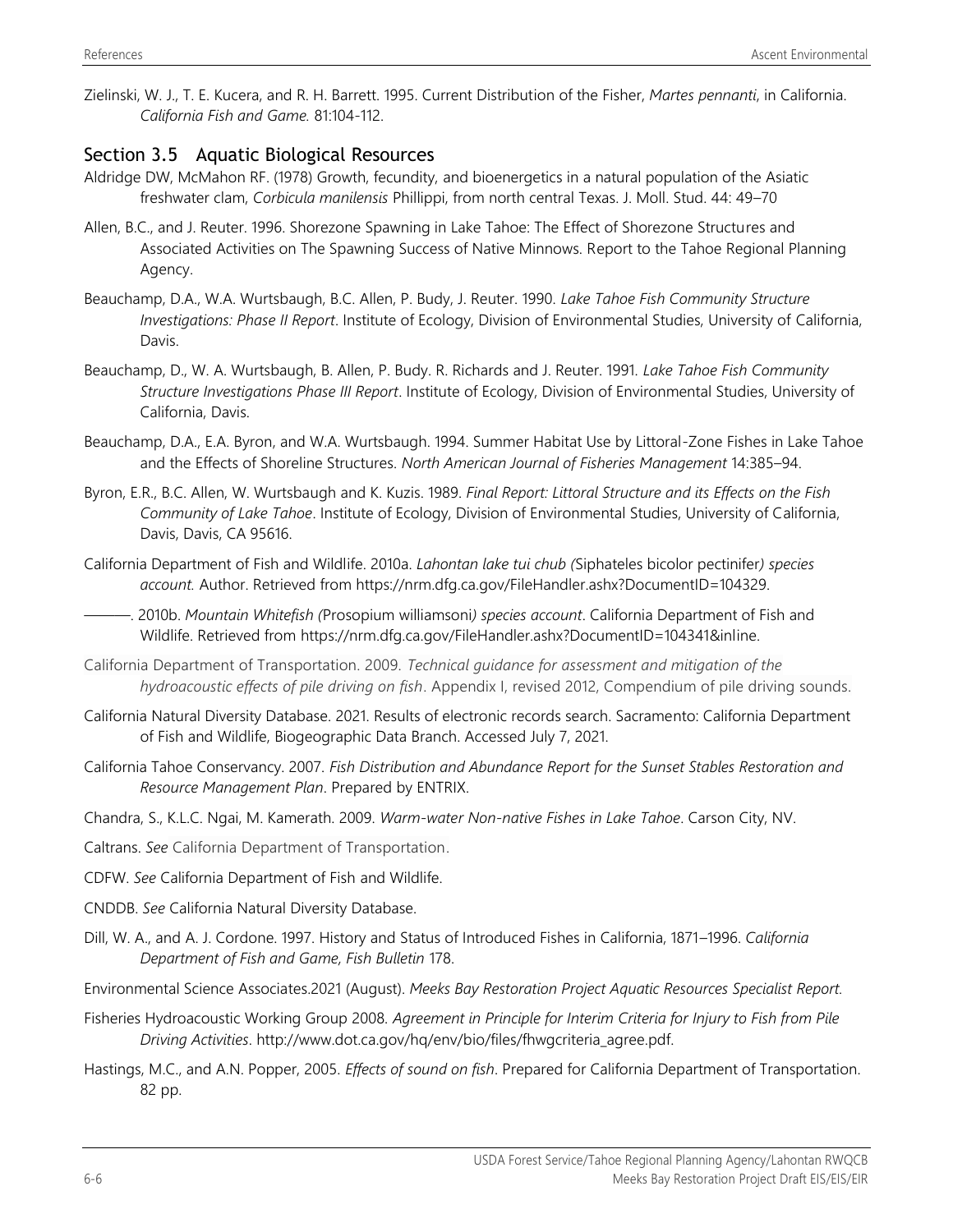- Heyvaert, Alan, John Reuter, Sudeep Chandra, Rick Susfalk, S. Geoffrey Schladow, Scott Hackley, Christine Ngai, et al. 2013. *Lake Tahoe Nearshore Evaluation and Monitoring Framework* (v10.e). Final Report prepared for the USDA Forest Service Pacific Southwest Research Station. Reno, NV: Desert Research Institute.
- Kamerath, M., S Chandra, and B.C. Allen. 2008. Distribution and Impacts of Warm Water Invasive Fish in Lake Tahoe, USA. *Aquatic Invasions* 3(1):35–41.
- Kramer-Wilt, E. (2008). *Corbicula fluminea* (O. F. Müller, 1774) Asian clam. Aquatic invasion ecology, 16. animals: selection versus resistance. Canadian Journal of Fisheries and Aquatic Sciences, 59: 1235–1244.
- Lahontan Regional Water Quality Control Board (RWQCB). 2019. Water Quality Control Plan for the Lahontan Region. South Lake Tahoe, CA.2019
- Lake Tahoe Basin Management Unit. 2022. *Biological Evaluation. Meeks Bay Restoration Project.* Prepared by Ascent Environmental, Inc. Stateline, NV.
- Moyle, P.B. 2002. *Inland Fishes of California, Revised and Expanded*. Berkeley, CA: University of California Press.
- Murphy, D. D. and C. M. Kopp. 2000. *Lake Tahoe Watershed Assessment. General Technical Report PSWGTR-176*. Albany, CA: U.S. Forest Service, Pacific Southwest Research Station
- Nedeau, E., A. K. Smith, and J. Stone. 2005. *Freshwater mussels of the Pacific Northwest*. United States Fish and Wildlife Service. The Xerces Society. Portland, OR
- Ngai, C.K.L., B.J. Shuter, D.A. Jackson, and S. Chandra. 2013. Projecting Impacts of Climate Change on Surface Temperatures of a Large Subalpine Lake: Lake Tahoe, USA. *Climate Change* 118:841-855.
- O'Neil-Dunne, Jarlath, J. Shane Romsos, and David Saah. 2016. *Use of Remotely Sensed Imagery to Map and Quantify the Extent and Distribution of Lake Tahoe's Nearshore Substrates and Fish Habitats.* A Report to the Tahoe Regional Planning Agency In Partial Completion of Work Order #2 of Contract #16C00011. Pleasanton, CA: Spatial Informatics Group, LLC.
- Prezant, R.S. and K. Chalermwat. Flotation of the bivalve Corbicula fluminea as a means of dispersal. *Science* 225: 1491-1493.
- Reuter, J.E., and W.W. Miller. 1999. Chapter Four Aquatic Resources, Water Quality, and Limnology of Lake Tahoe and its Upland Watershed. *Lake Tahoe Watershed Assessment*. D.D. Murhy and C.M Knopp, editors.
- Rosa, I.C., J. L. Pereira, R. Costa, F. Concalves, and R. Prezant. 2012. Effects of upper-limit water temperatures on the dispersal of the Asian clam Corbicula fluminea. PLoS ONE 7(10): e46635. doi:10.1371/journal.pone.0046635.
- Schlesinger, M. D., and J. S. Romsos. 2000. Vertebrate Species of the Lake Tahoe Basin. Pages G1–G15 in D. D. Murphy and C. M. Knopp (eds.). *Lake Tahoe Watershed Assessment:* Volume II, Appendices. General Technical Report PSW-GTR-176. U.S. Forest Service, Albany, CA.
- Sousa, R., Antunes, C., & Guilhermino, L. (2008). Ecology of the invasive Asian clam *Corbicula fluminea* (Muller, 1774) in aquatic ecosystems: an overview. International Journal of Limnology, 44:85-94.
- Swanson Hydrology + Geomorphology. 2006 (June). Meeks Creek Watershed Ecosystem Assessment Report. Prepared for USDA Forest Service, Lake Tahoe Basin Management Unit.
- Swanson H+G. *See* Swanson Hydrology + Geomorphology.
- Tahoe Regional Planning Agency. 1996. Draft 1996 Evaluation Report: Environmental Carrying Capacities and the Regional Plan Package for the Lake Tahoe Basin. Stateline, NV.
- ———. 2012. *TRPA Threshold Standards and Regional Plan*. Stateline, NV.
- ———. 2016. *2015 Threshold Evaluation Report*. Stateline, NV.
- ———. 2021a. *TRPA Code of Ordinances*. Stateline, NV.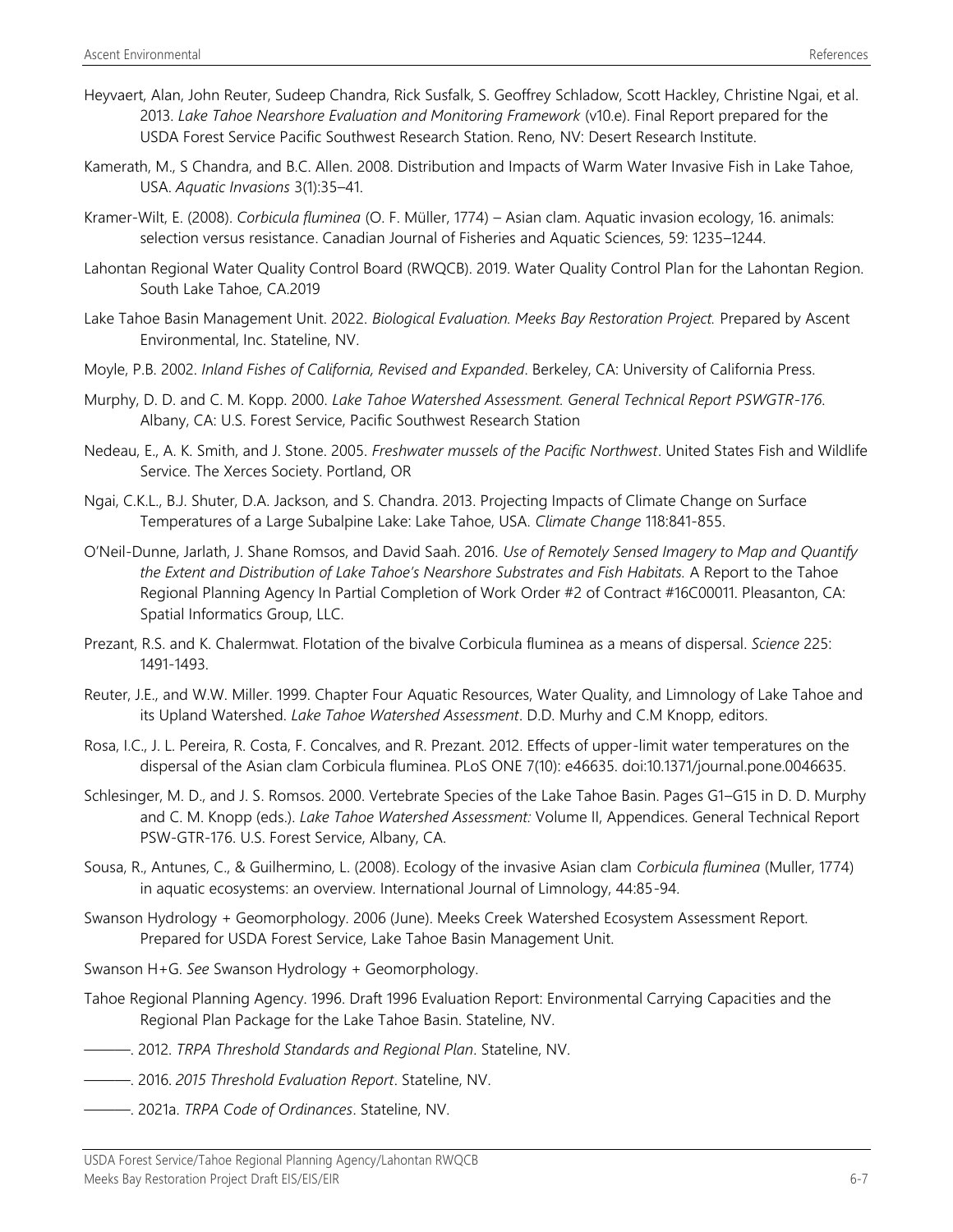———. 2021b. Tahoe Regional Planning Agency Aquatic Invasive Species Program Request For Proposals (RFP) Meeks Bay Restoration Bubble Curtain. Available: [https://www.trpa.gov/wp](https://www.trpa.gov/wp-content/uploads/documents/Meeks-Bay-Restoration-Bubble-Curtain-RFP.pdf)[content/uploads/documents/Meeks-Bay-Restoration-Bubble-Curtain-RFP.pdf.](https://www.trpa.gov/wp-content/uploads/documents/Meeks-Bay-Restoration-Bubble-Curtain-RFP.pdf) Accessed February 16, 2022.

TRPA. *See* Tahoe Regional Planning Agency.

UC Davis, Tahoe Environmental Research Center. 2021. Asian Clams. Retrieved January 3, 2021, from: https://tahoe.ucdavis.edu/asian-clam-

0#:~:text=Asian%20clams%20%28Corbicula%20fluminea%29%20were%20first%20discovered%20along,6000 %20clams%20per%20square%20meter%20in%20some%20locations.

- U.S. Fish and Wildlife Service. 2022. Information for Planning and Consultation electronic records search. Available: [https://ecos.fws.gov/ipac/.](https://ecos.fws.gov/ipac/) Accessed February 8, 2022.
- USFWS. *See* U.S. Fish and Wildlife Service.
- U.S. Forest Service. 2016. *Land Management Plan, Lake Tahoe Basin Management Unit.* USDA Forest Service, Lake Tahoe Basin Management Unit, 35 College Drive, South Lake Tahoe, California 96150.
- ———. 2017. *Warm Water Fish. Lake Tahoe Basin Mgt. Unit*. Available: https://www.fs.usda.gov/detail/ltbmu/home/?cid=stelprdb5311259. Accessed February 1, 2018.
- USFS. *See* U.S. Forest Service.
- Waters, T.F. 1995. *Sediment in Streams: Sources, Biological Effects and Control*. American Fisheries Society, Bethesda, Md. 251p
- Wittmann, M. E., and S. Chandra. 2015. *Implementation Plan for the Control of Aquatic Invasive Species within Lake Tahoe*. Reno, NV: Lake Tahoe AIS Coordination Committee.

#### Section 3.6 Hydrology and Water Quality

- Adams, K.D., and Minor, T.B. 2002. Historic Shoreline Change at Lake Tahoe From 1938 to 1998 and its Impact on Sediment and Nutrient Loading. *Journal of Coastal Research*, Vol. 18, No. 4, p 637 – 651.
- Balance Hydrologics. 2021 (June). *Meeks Bay Restoration – Hydrology and Geomorphology Specialist Report.* Prepared for Ascent Environmental.
- Balloffet, A., and L. Quinn. 2004. The Relationship between Boating Activity on Lake Tahoe and Contamination from Polycyclic Aromatic Hydrocarbons (PAH). Report prepared by ENTRIX for Tahoe Regional Planning Agency. Stateline, NV.
- Beachler, M., and D. F. Hill. 2003. Stirring up trouble? Resuspension of bottom sediments by recreational watercraft. *Lake and Reservoir Management* 19(1):15–25.
- Heyvaert, A. 2019. Resource Profile Summary of Historical, Current, and Future Climate Conditions in Integrated Vulnerability Assessment of Climate Change in the Lake Tahoe Basin. Technical Memos.
- Heyvaert, A.C., J.E. Reuter, S. Chandra, R.B. Susfalk, S.G. Schaldow, and S.H. Hackley. 2013. *Lake Tahoe Nearshore Evaluation and Monitoring Framework. Final Report*. Prepared for U.S. Forest Service, Pacific Southwest Research Station.
- Hoverson, D., and P. McGinley. 2007. *Waves, Wind, Watercraft, and Water Clarity: A Study of Sediment Resuspension in Clark Lake.* Center for Watershed Science and Education, University of Wisconsin. Stevens Point, WI.
- Lahontan Regional Water Quality Control Board. 2019. *Updated Lake Tahoe Nearshore Water Quality Protection Plan*.
- Lahontan RWQCB. *See* Lahontan Regional Water Quality Control Board
- Lake Tahoe Info. 2022a. Indicator Nearshore Turbidity (Stream Influence), 2019 Evaluation. Available: [https://thresholds.laketahoeinfo.org/Indicator/ThresholdEvaluationDetail/483.](https://thresholds.laketahoeinfo.org/Indicator/ThresholdEvaluationDetail/483) Accessed January 21, 2022.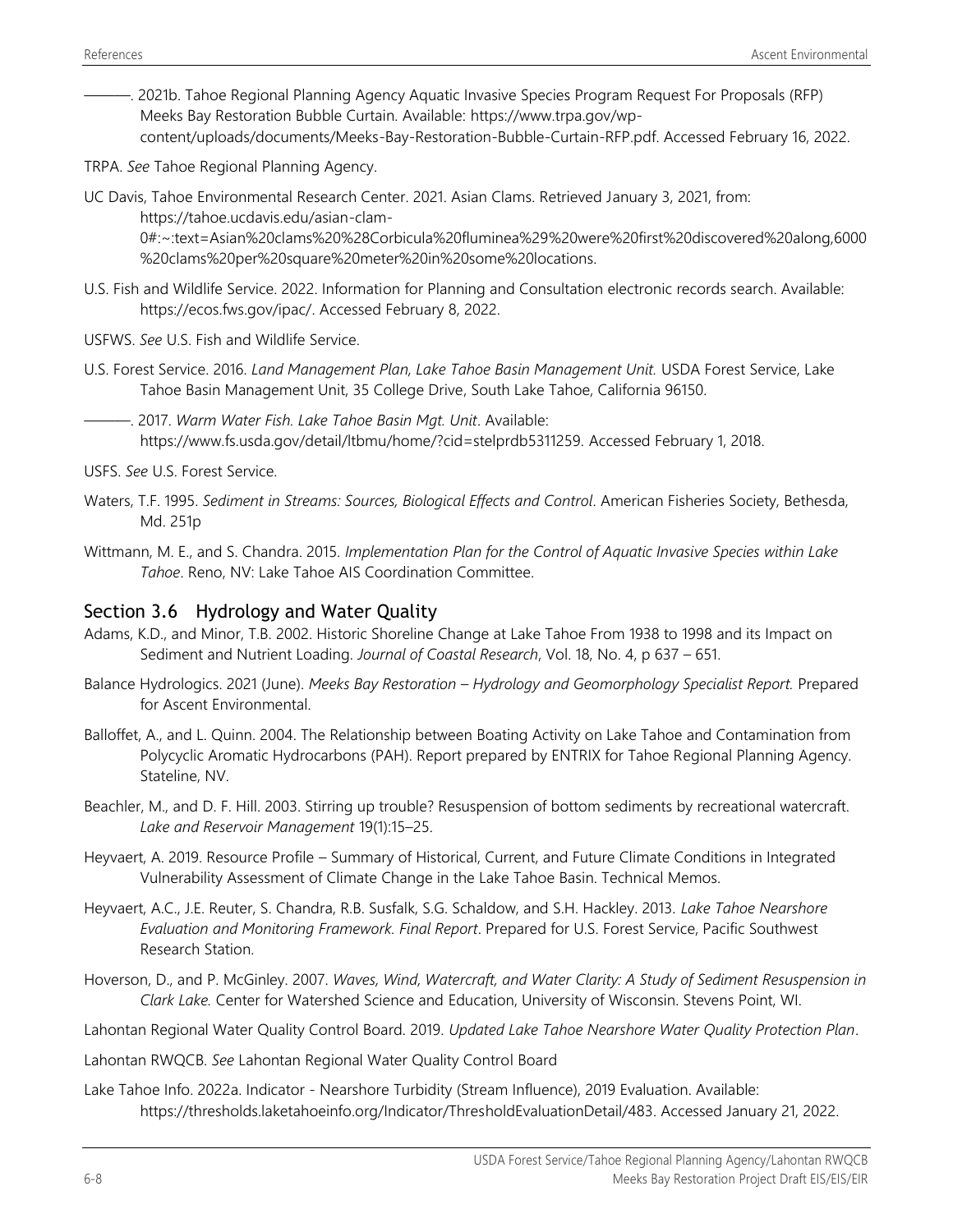———. 2022b. Indicator – Nearshore Attached Algae. Available: [https://www.laketahoeinfo.org/Indicator/Detail/171/Overview.](https://www.laketahoeinfo.org/Indicator/Detail/171/Overview) Accessed January 21, 2022.

- Miller, G., C. Hoonhout, E. Sufka, S. Carrol, V. Edivirisingham, B. Allen, J. T. Oris, and M. S. Lico. 2003. *Environmental Assessment of the Impacts of PAH in Lake Tahoe and Donner Lake*. Lahontan Regional Water Quality Control Board. Sacramento, CA.
- Plume, R.W.; M.L. Tumbusch, and T.L. Welborn. 2009. Hydrogeology of the Lake Tahoe Basin, California and Nevada. Scientific Investigations Map 3063. U.S Geological Society.
- Simon, A. 2008. Fine-Sediment Loadings to Lake Tahoe. *Journal of the American Water Resources Association*, Vol. 44, No. 3, p 618 – 639.
- Swanson Hydrology + Geomorphology. 2006. *Meeks Creek Watershed Ecosystem Assessment Report*: final report prepared for U.S. Forest Service Lake Tahoe Basin Management Unit.
- ———. 2008. *Meeks Meadow Restoration and Management Plan*. Prepared for U.S. Forest Service Lake Tahoe Basin Management Unit.
- State Water Resources Control Board. 2021. GeoTracker Waste and Substances Site List. Available: https://geotracker.waterboards.ca.gov/. Accessed July 21, 2021.
- SWRCB. *See* State Water Resources Control Board.
- Tahoe Regional Planning Agency. 2004. *Lake Tahoe Shorezone Ordinance Amendments Draft EIS*. Appendix H: Soil Conservation/Littoral Processes/SEZ.
- ———. 2012. *Regional Plan* (Adopted December 12, 2012). Stateline, NV.
- ———. 2014. *Best Management Practices Handbook*. Stateline, NV
- ———. 2018. *Lake Tahoe Shoreline Plan Environmental Impact Statement*. Adopted October 2018.
- ———. 2021. Code of Ordinances. Adopted by TRPA on December 12, 2012; reflects amendments through September 29, 2021.
- TRPA. *See* Tahoe Regional Planning Agency.

Western Regional Climate Center. 2020. Northern Sierra Precipitation: 8-Station Index, May 24, 2021. California, USA.

WRCC. *See* Western Regional Climate Center.

#### Section 3.7 Geology and Soils

- Bailey RG. 1974. Land-capability classification of the Lake Tahoe Basin, California-Nevada: A Guide for Planning. USDA Forest Service.
- Balance Hydrologics. 2021 (June). *Meeks Bay Restoration – Hydrology and Geomorphology Specialist Report*. Prepared for Ascent Environmental.
- Brothers, Daniel S., Graham M. Kent, Neal W. Driscoll, Shane B. Smith, Robert Karlin, Jeffery A Dingler, Alistair J Harding, Gordon G Seitz, and Jeffery M. Babcock. 2009 (April). New constraints on deformation, slip rate, and timing of the most recent earthquake on the West Tahoe-Dollar Point Fault, Lake Tahoe Basin, California. *Bulletin of the Seismological Society of America*, Vol 99, No 2A pp 499-519.
- Bryant, W.A., and Hart, E.W, Interim Revision 2007, Fault Rupture Hazard Zones in California, Alquist-Priolo Earthquake Fault Zoning Act with Index to Earthquake Fault Zones Maps: *California Geological Survey*, Special Publications 42.
- California Geological Survey. 2008. *Guidelines for Evaluating and Mitigating Seismic Hazards in California*. (Special Publication 117A).

USDA Forest Service/Tahoe Regional Planning Agency/Lahontan RWQCB Meeks Bay Restoration Project Draft EIS/EIS/EIR 6-9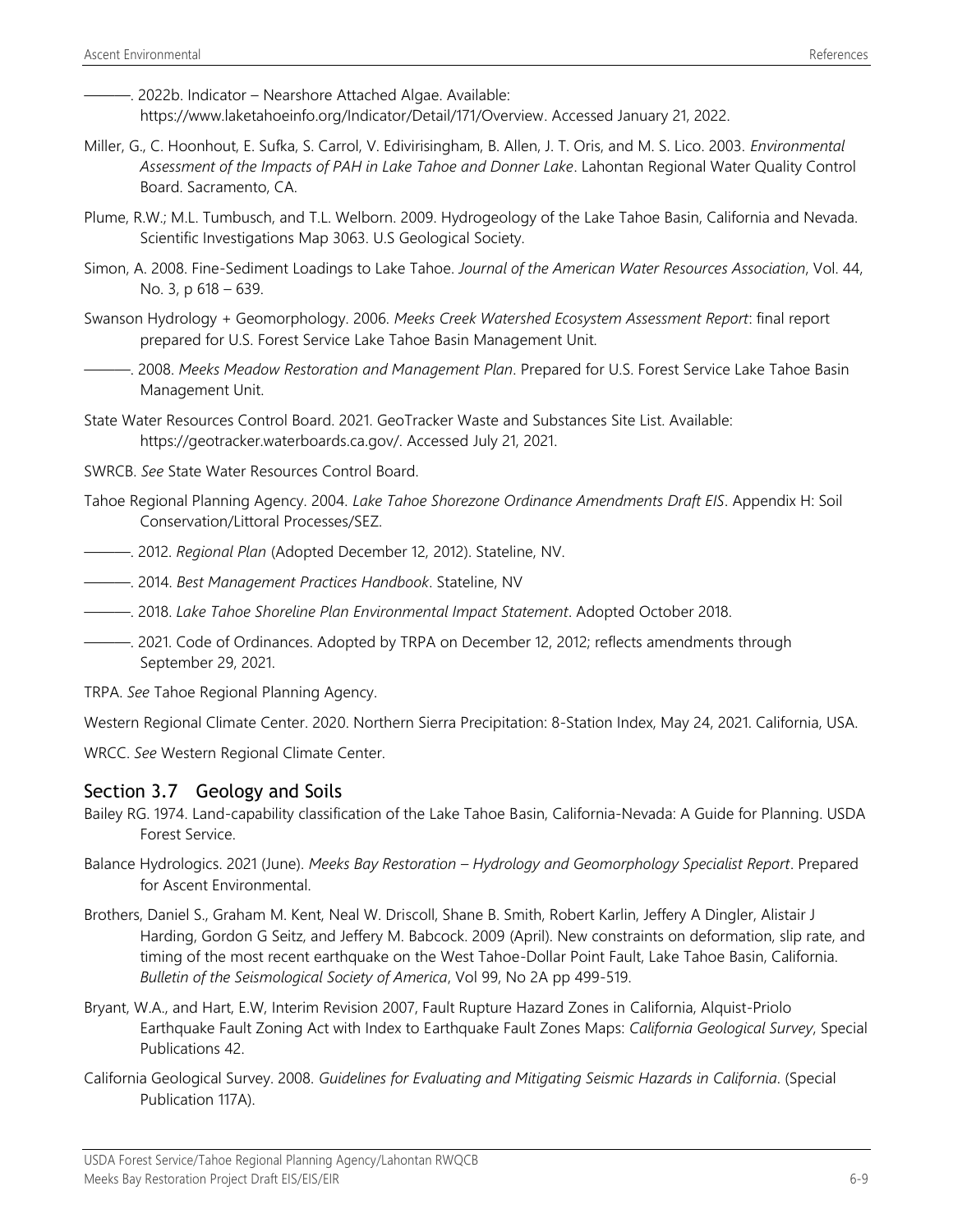- ———. 2010. Cities and Counties Affected by Alquist-Priolo Earthquake Fault Zones as of January 2010. Available: [http://www.consrv.ca.gov/cgs/rghm/ap/Pages/affected.aspx.](http://www.consrv.ca.gov/cgs/rghm/ap/Pages/affected.aspx) Accessed March 26, 2014.
- CGS. *See* California Geologic Survey.
- dePolo, Craig M., John G. Anderson, Diane M. dePolo, and Jonathan G. Price. 1997. Earthquake Occurrence in the Reno-Carson City Urban Corridor. Seismological Research Letters 68: 401-412. May/June.
- Dingler. 2007. A high-resolution seismic CHIRP investigation of active normal faulting across the Lake Tahoe Basin, California-Nevada. *Geological Society of America Bulletin*. 121:1089-1107.
- El Dorado County. 2018. Local Hazard Mitigation Plan. El Dorado County Sheriff Office of Emergency Services. Available: [https://www.edcgov.us/Government/sheriff/Documents/ElDoradoCounty\\_LHMP.pdf.](https://www.edcgov.us/Government/sheriff/Documents/ElDoradoCounty_LHMP.pdf) Accessed July 30, 2021.
- Ichinose, G.E., J.G. Anderson, K. Satake, R.A. Schweickert, and M.M. Lahren. 2000 (April 15). The potential hazard from tsunami and seiche waves generated by large earthquakes within Lake Tahoe, California-Nevada. *Geophysical Research Letters* Vol. 27, No. 8, 1203-1206.
- Lahontan Regional Water Quality Control Board. 2019. *Water Quality Control Plan for the Lahontan Region North and South Basins*.
- Lahontan RWQCB. *See* Lahontan Regional Water Quality Control Board.
- Lake Tahoe Info. 2022a. Threshold Dashboard, Impervious Cover. Available: [https://thresholds.laketahoeinfo.org/ThresholdReportingCategory/Detail/ImperviousCover.](https://thresholds.laketahoeinfo.org/ThresholdReportingCategory/Detail/ImperviousCover) Accessed January 21, 2022.
- ———. 2022b. Percent of Land Coverage Within Land Capability Class 1b (allow up to 1% impervious coverage). Available: [https://thresholds.laketahoeinfo.org/Indicator/ThresholdEvaluationDetail/406.](https://thresholds.laketahoeinfo.org/Indicator/ThresholdEvaluationDetail/406) Accessed January 21, 2022.
- NRCS. *See* U.S. Natural Resources Conservation Service.
- Orme, A.R. 1972. *Toward a Shorezone Plan for Lake Tahoe*. Department of Geography, UCLA.
- Plume, Russell W., Mary L. Tumbusch, and Toby L. Welborn. 2009. Hydrogeology of the Lake Tahoe Basin, California and Nevada. Scientific Investigations Map 3063, U.S. Geological Survey.
- Roby, K., O'Neil‐Dunne, J., Romsos, S., Loftis, W., MacFaden, S., Saah, D., 2015. *A Review of Stream Environment Zone Definitions, Field Delineation Criteria and Indicators, Classification Systems, and Mapping – Collaborative Recommendations for Stream Environment Zone Program Updates*. Spatial Informatics Group, LLC, Pleasanton, CA.
- Saucedo, G.J., 2005, Geologic map of the Lake Tahoe basin, California and Nevada, 1:100,000 scale: California Geological Survey, Regional Geologic Map No. 4, scale 1:100000. Available: http://www.quake.ca.gov/gmaps/RGM/tahoe/tahoe.html Accessed March 26, 2014.
- Schweickert, R. A.; M. M. Lahren; R. Karlin; J. Howle; K. Smith. 2000. Lake Tahoe Active Faults, Landslides, and Tsunamis. *GSA Field Guide* 2:1-21
- Seitz, Gordon. 2013. Limited investigation of seismic hazards of Lake Tahoe Basin; Dive Test in Support of WISSARD project. Report to the Alfred E. Alquist Seismic Safety Commission. Publication No. CSSC No. 14-02.
- Seitz, Gordon and Graham Kent. 2004. Closing the gap between on and offshore paleoseismic records in the Lake Tahoe Basin. Report on NEHRP External Grant Award No: 04HQGR007.
- Seitz G.G., Kent G., Dingler J., Karlin R., Babcock J., Driscoll N., Turner R. 2005. First paleoseismic results from the Lake Tahoe Basin: Evidence for three M7 range earthquakes on the Incline Village fault: Seismological Society of America, Annual Meeting, 2005.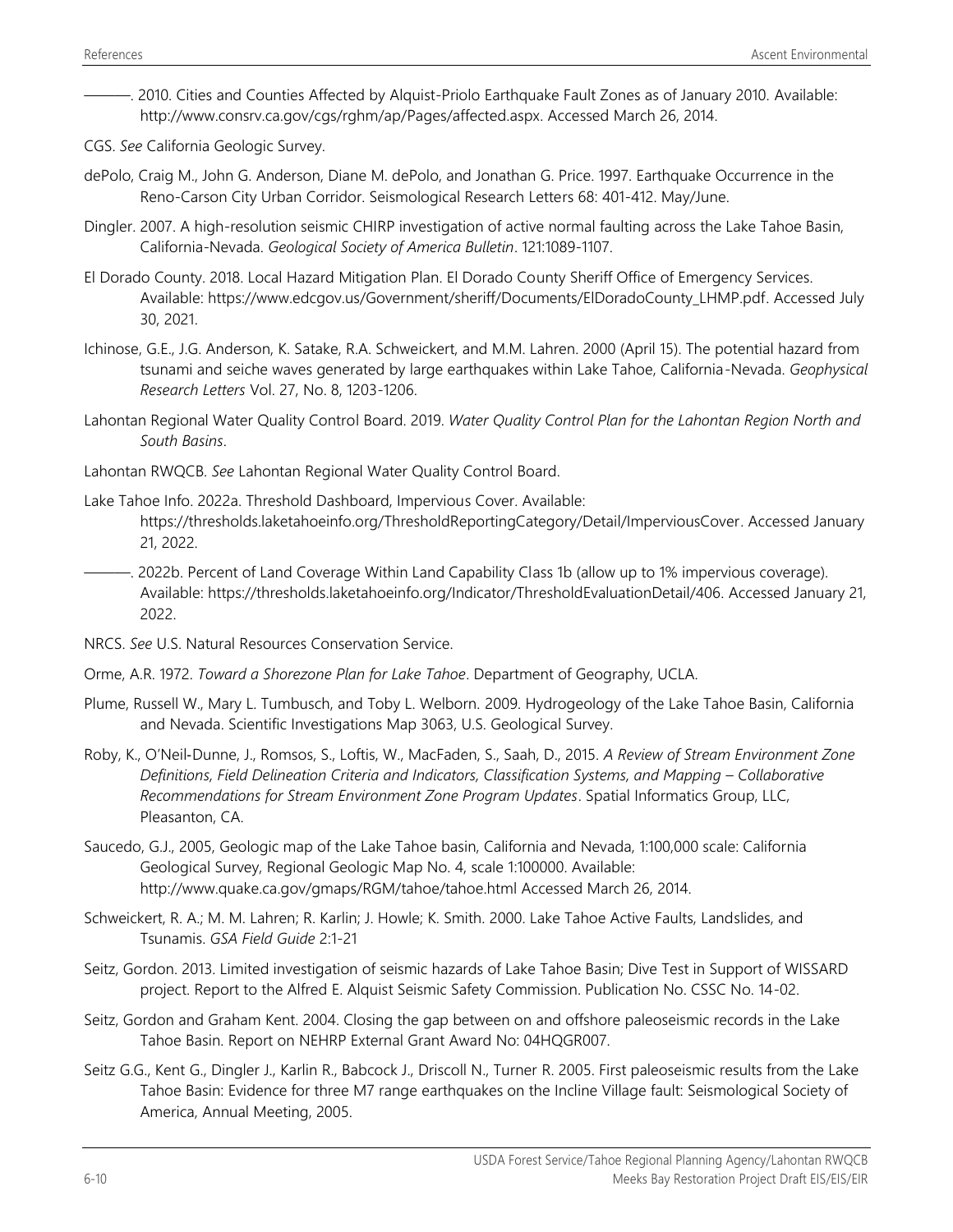SGH. *See* Simpson, Gumpertz, and Heger.

- Simpson, Gumpertz, and Heger. 2014. ASCE 61-14: A new seismic design standard for piers and wharves. A presentation by Gayle S. Johnson of SGH at the Prevention First Symposium, October 8, 2014, Long Beach, California.
- Swanson. *See* Swanson Hydrology and Geomorphology.
- Swanson Hydrology and Geomorphology. 2006. *Meeks Creek Watershed Ecosystem Assessment Report*. Prepared for USFS- Lake Tahoe Basin Management Unit.
- Tahoe Regional Planning Agency. 2004 (July). Chapter 11, Soil Conservation. In *Lake Tahoe Shorezone Ordinance Amendments Draft EIS*. Stateline, NV.
- ———. 2021. (June 23). *Final 2019 Threshold Evaluation*.
- TRPA. *See* Tahoe Regional Planning Agency.
- U.S. Natural Resources Conservation Service. 2007. *Soil Survey of the Lake Tahoe Basin, California and Nevada*.

#### Section 3.8 Air Quality

California Air Pollution Control Officers Association. 2021. California Emissions Estimator Model Version 2020.4.0 Users Guide. Available: [http://www.aqmd.gov/docs/default-source/caleemod/user-guide-2021/01\\_user-39-s](http://www.aqmd.gov/docs/default-source/caleemod/user-guide-2021/01_user-39-s-guide2020-4-0.pdf?sfvrsn=6)[guide2020-4-0.pdf?sfvrsn=6.](http://www.aqmd.gov/docs/default-source/caleemod/user-guide-2021/01_user-39-s-guide2020-4-0.pdf?sfvrsn=6) January 26, 2022.

California Air Resources Board. No Date. *Overview: Diesel Exhaust and Health*.

- ———. 2003. *HARP Users Guide*. Version 1.0. Sacramento, CA.
- ———. 2013. *California Almanac of Emissions and Air Quality – 2013 Edition*. Available: [https://ww2.arb.ca.gov/our](https://ww2.arb.ca.gov/our-work/programs/resource-center/technical-assistance/air-quality-and-emissions-data/almanac)[work/programs/resource-center/technical-assistance/air-quality-and-emissions-data/almanac.](https://ww2.arb.ca.gov/our-work/programs/resource-center/technical-assistance/air-quality-and-emissions-data/almanac) Accessed January 26, 2022.
- ———. 2016. *Ambient Air Quality Standards*. Available: [https://ww2.arb.ca.gov/sites/default/files/2020-](https://ww2.arb.ca.gov/sites/default/files/2020-03/aaqs2_0.pdf) [03/aaqs2\\_0.pdf.](https://ww2.arb.ca.gov/sites/default/files/2020-03/aaqs2_0.pdf) Accessed January 26, 2022.
- ———. 2020a. EMFAC Off-Model Adjustment Factors for Carbon Dioxide (CO2) Emissions to Account for the SAFE Vehicle Rule Part One and the Final SAFE Rule. Available: [https://ww3.arb.ca.gov/msei/](https://ww3.arb.ca.gov/msei/%0bemfac_off_model_co2_adjustment_factors_06262020-final.pdf) [emfac\\_off\\_model\\_co2\\_adjustment\\_factors\\_06262020-final.pdf.](https://ww3.arb.ca.gov/msei/%0bemfac_off_model_co2_adjustment_factors_06262020-final.pdf) Accessed January 26, 2022.
- ———. 2020b. Maps of State and Federal Area Designations. Available: [https://ww2.arb.ca.gov/resources/](https://ww2.arb.ca.gov/resources/%0bdocuments/maps-state-and-federal-area-designations) [documents/maps-state-and-federal-area-designations.](https://ww2.arb.ca.gov/resources/%0bdocuments/maps-state-and-federal-area-designations) Accessed January 26, 2022.

CAPCOA. *See* California Air Pollution Control Officers Association.

- EDCAQMD. *See* El Dorado County Air Quality Management District.
- El Dorado County Air Quality Management District. 2002. *Guide to Air Quality Assessment*, Chapter 3: Thresholds of Significance. Available:

[https://www.edcgov.us/Government/AirQualityManagement/documents/Chapter3\\_RF6.pdf.](https://www.edcgov.us/Government/AirQualityManagement/documents/Chapter3_RF6.pdf) Accessed January 26, 2022.

- EPA. *See* U.S. Environmental Protection Agency.
- Governor's Office of Planning and Research. 2017. *General Plan Guidelines*. Available: [https://opr.ca.gov/docs/OPR\\_COMPLETE\\_7.31.17.pdf.](https://opr.ca.gov/docs/OPR_COMPLETE_7.31.17.pdf) Accessed January 26, 2022.
- Lake Tahoe Info. 2022. Evaluation Overview, Air Quality. Available: [https://thresholds.laketahoeinfo.org/ThresholdCategory/Detail/AirQuality.](https://thresholds.laketahoeinfo.org/ThresholdCategory/Detail/AirQuality) Accessed April 19, 2022.
- OEHHA. *See* Office of Environmental Health Hazard Assessment.
- Office of Environmental Health Hazard Assessment. 2015. *Air Toxics Hot Spots Program - Guidance Manual for Preparation of Health Risk Assessments, Risk Assessment Guidelines*.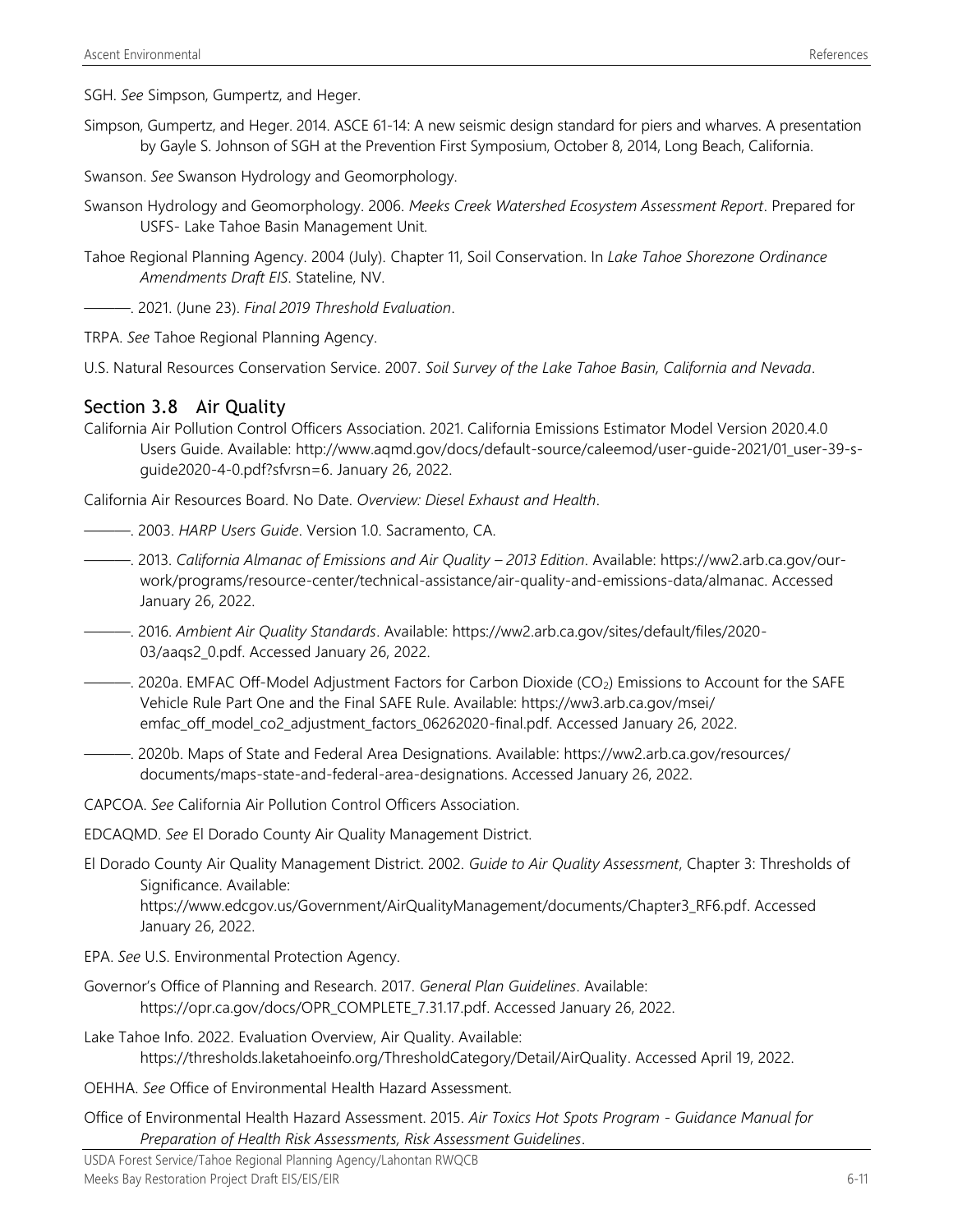- OPR. *See* Governor's Office of Planning and Research.
- U.S. Environmental Protection Agency. 2021a. *Executive Order on Protecting Public Health and the Environmental and Restoring Science to Tackle the Climate Crisis*. Available: [https://www.whitehouse.gov/briefing](https://www.whitehouse.gov/briefing-room/presidential-actions/2021/01/20/executive-order-protecting-public-health-and-environment-and-restoring-science-to-tackle-climate-crisis/)[room/presidential-actions/2021/01/20/executive-order-protecting-public-health-and-environment-and](https://www.whitehouse.gov/briefing-room/presidential-actions/2021/01/20/executive-order-protecting-public-health-and-environment-and-restoring-science-to-tackle-climate-crisis/)[restoring-science-to-tackle-climate-crisis/.](https://www.whitehouse.gov/briefing-room/presidential-actions/2021/01/20/executive-order-protecting-public-health-and-environment-and-restoring-science-to-tackle-climate-crisis/) Accessed January 26, 2022.
	- ———. 2021b. Criteria Air Pollutants Homepage. Available: [https://www.epa.gov/criteria-air-pollutants.](https://www.epa.gov/criteria-air-pollutants) Accessed January 26, 2022.

## Section 3.9 Climate Change and Energy

- CalEPA et al. *See* California Environmental Protection Agency, California Natural Resources Agency, California Department of Food and Agriculture, California Air Resources Board, and California Strategic Growth Council.
- California Air Resources Board. 2017. *2017 California Climate Change Scoping Plan*. Available[: https://ww2.arb.ca.gov/](https://ww2.arb.ca.gov/%0bsites/default/files/classic/cc/scopingplan/scoping_plan_2017.pdf) [sites/default/files/classic/cc/scopingplan/scoping\\_plan\\_2017.pdf.](https://ww2.arb.ca.gov/%0bsites/default/files/classic/cc/scopingplan/scoping_plan_2017.pdf) Accessed January 26, 2022.
- ———. 2018a. *2018 ZEV Action Plan*. Available: [https://static.business.ca.gov/wp-content/uploads/2019/12/2018-ZEV-](https://static.business.ca.gov/wp-content/uploads/2019/12/2018-ZEV-Action-Plan-Priorities-Update.pdf)[Action-Plan-Priorities-Update.pdf.](https://static.business.ca.gov/wp-content/uploads/2019/12/2018-ZEV-Action-Plan-Priorities-Update.pdf) Accessed January 26, 2022.
- ———. 2018b. *Technical Evaluation of the Greenhouse Gas Emissions Reduction Quantification for Tahoe Metropolitan Planning Organization/Tahoe Regional Planning Agency's SB 275 2017 Sustainable Communities Strategy*. Available: [https://ww2.arb.ca.gov/sites/default/files/2020-](https://ww2.arb.ca.gov/sites/default/files/2020-06/Technical_Evaluation_of_the_GHG_Emissions_Reduction_Quantification_for_the_TMPO_SB_375_SCS_October_2018.pdf)
	- [06/Technical\\_Evaluation\\_of\\_the\\_GHG\\_Emissions\\_Reduction\\_Quantification\\_for\\_the\\_TMPO\\_SB\\_375\\_SCS\\_Octob](https://ww2.arb.ca.gov/sites/default/files/2020-06/Technical_Evaluation_of_the_GHG_Emissions_Reduction_Quantification_for_the_TMPO_SB_375_SCS_October_2018.pdf) [er\\_2018.pdf.](https://ww2.arb.ca.gov/sites/default/files/2020-06/Technical_Evaluation_of_the_GHG_Emissions_Reduction_Quantification_for_the_TMPO_SB_375_SCS_October_2018.pdf) Accessed May 23, 2022.
- $-$ . 2020a. EMFAC Off-Model Adjustment Factors for Carbon Dioxide (CO<sub>2</sub>) Emissions to Account for the SAFE Vehicle Rule Part One and the Final SAFE Rule. Available: [https://ww3.arb.ca.gov/msei/](https://ww3.arb.ca.gov/msei/%0bemfac_off_model_co2_adjustment_factors_06262020-final.pdf) [emfac\\_off\\_model\\_co2\\_adjustment\\_factors\\_06262020-final.pdf.](https://ww3.arb.ca.gov/msei/%0bemfac_off_model_co2_adjustment_factors_06262020-final.pdf) Accessed January 26, 2022.
- ———. 2020b. California Greenhouse Gas Emission Inventory for 2000 to 2018. Available: [https://ww3.arb.ca.gov/cc/inventory/pubs/reports/2000\\_2018/ghg\\_inventory\\_trends\\_00-18.pdf. Accessed](https://ww3.arb.ca.gov/cc/inventory/pubs/reports/2000_2018/ghg_inventory_trends_00-18.pdf.%20Accessed%20Janaury%2026)  [January](https://ww3.arb.ca.gov/cc/inventory/pubs/reports/2000_2018/ghg_inventory_trends_00-18.pdf.%20Accessed%20Janaury%2026) 26, 2022.
- California Department of Transportation. 2008. 2007 *California Motor Vehicle Stock, Travel and Fuel Forecast*. Available: https://planning.lacity.org/eir/8150Sunset/References/6.0.%20Other%20CEQA%20Considerations/OTHER.03\_20 08%20California%20Motor%20Vehicle%20Stock,%20Travel%20and%20Fuel%20Forecast.pdf. Accessed July 21, 2021.
- California Energy Commission. 2018 (March). 2019 Building Energy Efficiency Standards: Frequently Asked Questions. Available: [https://www.energy.ca.gov/sites/default/files/2020-](https://www.energy.ca.gov/sites/default/files/2020-03/Title_24_2019_Building_Standards_FAQ_ada.pdf) [03/Title\\_24\\_2019\\_Building\\_Standards\\_FAQ\\_ada.pdf.](https://www.energy.ca.gov/sites/default/files/2020-03/Title_24_2019_Building_Standards_FAQ_ada.pdf) Accessed January 26, 2022.
- ———. 2020. 2019 Power Content Label Liberty Utilities CalPeco Electric LLC. Available: [https://www.energy.ca.gov/filebrowser/download/3238.](https://www.energy.ca.gov/filebrowser/download/3238) Accessed July 26, 2021.
- ———. 2021a. 2019 Total System Electric Generation. Available: [https://www.energy.ca.gov/data-reports/energy](https://www.energy.ca.gov/data-reports/energy-almanac/california-electricity-data/2020-total-system-electric-generation/2019)[almanac/california-electricity-data/2020-total-system-electric-generation/2019.](https://www.energy.ca.gov/data-reports/energy-almanac/california-electricity-data/2020-total-system-electric-generation/2019) Accessed May 31, 2022.
- ———. 2021b. *CEC-A15 Results and Analysis*. Available: https://www.energy.ca.gov/media/387[4.](https://www.energy.ca.gov/media/3874/) Accessed July 26, 2021.
- California Environmental Protection Agency, California Natural Resources Agency, California Department of Food and Agriculture, California Air Resources Board, and California Strategic Growth Council. 2019 (January). *Draft California 2030 Natural and Working Lands Climate Change Implementation Plan*. Available: [https://ww2.arb.ca.gov/sites/default/files/2020-10/draft-nwl-ip-040419.pdf.](https://ww2.arb.ca.gov/sites/default/files/2020-10/draft-nwl-ip-040419.pdf) Accessed January 26, 2022.
- California Natural Resources Agency. 2018. *Safeguarding California Plan: 2018 Update*. Available: [https://resources.ca.gov/CNRALegacyFiles/docs/climate/safeguarding/update2018/safeguarding-california](https://resources.ca.gov/CNRALegacyFiles/docs/climate/safeguarding/update2018/safeguarding-california-plan-2018-update.pdf)[plan-2018-update.pdf.](https://resources.ca.gov/CNRALegacyFiles/docs/climate/safeguarding/update2018/safeguarding-california-plan-2018-update.pdf) Accessed May 31, 2022.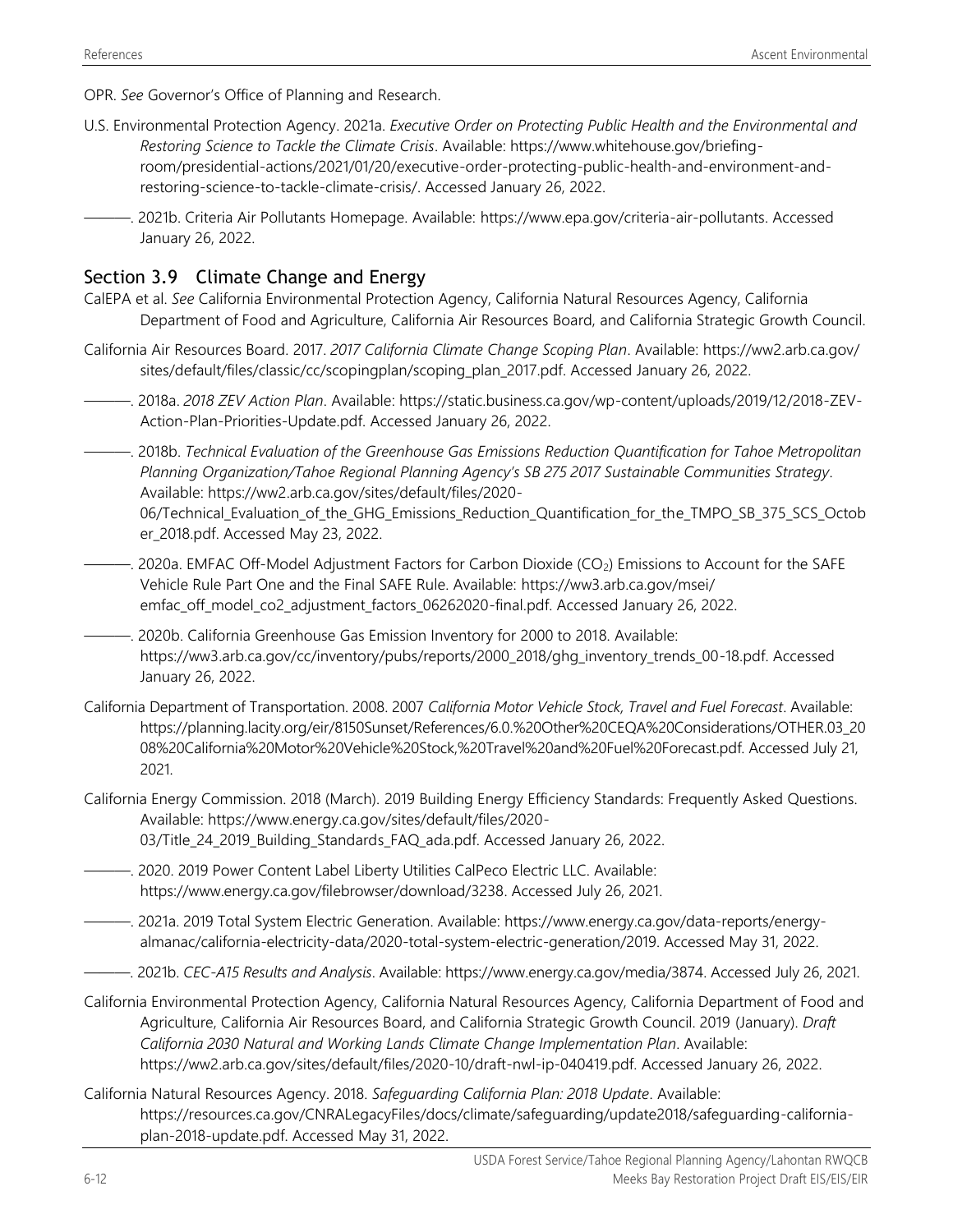- CARB. *See* California Air Resources Board.
- CNRA. *See* California Natural Resources Agency.
- EIA. *See* U.S. Energy Information Agency.
- EPA. *See* U.S. Environmental Protection Agency.
- European Commission Joint Research Centre. 2018 (March 16). *Climate Change Promotes the Spread of Mosquito and Tick-Borne Viruses*. Available: https://www.sciencedaily.com/releases/2018/03/180316111311.htm. Accessed February 13, 2020.
- Governor's Office of Planning and Research, California Energy Commission, and California Natural Resources Agency. 2018. California's Fourth Climate Change Assessment. Available: [https://www.energy.ca.gov/sites/default/files/2019-11/Statewide\\_Reports-SUM-CCCA4-2018-](https://www.energy.ca.gov/sites/default/files/2019-11/Statewide_Reports-SUM-CCCA4-2018-013_Statewide_Summary_Report_ADA.pdf) [013\\_Statewide\\_Summary\\_Report\\_ADA.pdf.](https://www.energy.ca.gov/sites/default/files/2019-11/Statewide_Reports-SUM-CCCA4-2018-013_Statewide_Summary_Report_ADA.pdf) Accessed March 4, 2022.
- OPR et al. *See* Governor's Office of Planning and Research, California Energy Commission, and California Natural Resources Agency.
- Intergovernmental Panel on Climate Change. 2013. Chapter 6, Carbon and Other Biogeochemical Cycles. Pages 465– 570 in *Climate Change 2013: The Physical Science Basis. Working Group I Contribution to the Fifth Assessment Report of the Intergovernmental Panel on Climate Change*. Available: http://www.climatechange2013.org/images/report/WG1AR5\_ALL\_FINAL.pdf. Accessed January 26, 2022.
- ———. 2014. *Fifth Assessment Report*. Available: https://www.ipcc.ch/site/assets/uploads/2018/02/SYR\_AR5\_FINAL\_full.pdf. Accessed January 26, 2022.
- Lister, B. C., and A. Garcia. 2018. Climate-Driven Declines in Arthropod Abundance Restructure a Rainforest Food Web. Available: https://www.pnas.org/content/pnas/115/44/E10397.full.pdf. Accessed March 14, 2022.
- National Oceanic and Atmospheric Administration. 2022. 2021 Was World's 6th-Warmest Year on Record. Available: [https://www.noaa.gov/news/2021-was-worlds-6th-warmest-year-on-record.](https://www.noaa.gov/news/2021-was-worlds-6th-warmest-year-on-record) Accessed May 31, 2022.
- NOAA. *See* National Oceanic and Atmospheric Administration.
- OPR. *See* Governor's Office of Planning and Research.
- Tahoe Regional Planning Agency. 2013. *Sustainability Action Plan: A Sustainability Action Toolkit for Lake Tahoe*. Available: [https://www.trpa.gov/wp-content/uploads/documents/archive/Final-Sustainability-Action-](https://www.trpa.gov/wp-content/uploads/documents/archive/Final-Sustainability-Action-Plan_FINAL.pdf)[Plan\\_FINAL.pdf.](https://www.trpa.gov/wp-content/uploads/documents/archive/Final-Sustainability-Action-Plan_FINAL.pdf) Accessed January 26, 2022.
- ———. 2021. *Regional Transportation Plan*. [https://www.trpa.gov/wp-content/uploads/documents/2020-RTP-](https://www.trpa.gov/wp-content/uploads/documents/2020-RTP-FINAL.pdf)[FINAL.pdf.](https://www.trpa.gov/wp-content/uploads/documents/2020-RTP-FINAL.pdf) Accessed January 26, 2022.
- Tahoe Regional Planning Agency, Sierra Business Council, Spatial Informatics Group, and California Tahoe Conservancy. 2021. *Lake Tahoe Greenhouse Gas Inventory Update.* Available: [https://www.trpa.gov/wp](https://www.trpa.gov/wp-content/uploads/documents/TRPA-GHG-Inventory-Report-with-appendices.pdf)[content/uploads/documents/TRPA-GHG-Inventory-Report-with-appendices.pdf.](https://www.trpa.gov/wp-content/uploads/documents/TRPA-GHG-Inventory-Report-with-appendices.pdf) Accessed May 31, 2022.
- TRPA. *See* Tahoe Regional Planning Agency.
- TRPA et al. *See* Tahoe Regional Planning Agency, Sierra Business Council, Spatial Informatics Group, and California Tahoe Conservancy.
- U.S. Energy Information Agency. 2022. California Profile Overview: California Energy Consumption by End-Use Sector, 2019 [chart]. Available: https://www.eia.gov/state/?sid=CA#tabs-2. Accessed May 31, 2022.
- U.S. Environmental Protection Agency. 2021a. *Executive Order on Protecting Public Health and the Environmental and Restoring Science to Tackle the Climate Crisis*. Available: [https://www.whitehouse.gov/briefing](https://www.whitehouse.gov/briefing-room/presidential-actions/2021/01/20/executive-order-protecting-public-health-and-environment-and-restoring-science-to-tackle-climate-crisis/)[room/presidential-actions/2021/01/20/executive-order-protecting-public-health-and-environment-and](https://www.whitehouse.gov/briefing-room/presidential-actions/2021/01/20/executive-order-protecting-public-health-and-environment-and-restoring-science-to-tackle-climate-crisis/)[restoring-science-to-tackle-climate-crisis/.](https://www.whitehouse.gov/briefing-room/presidential-actions/2021/01/20/executive-order-protecting-public-health-and-environment-and-restoring-science-to-tackle-climate-crisis/) Accessed January 26, 2022.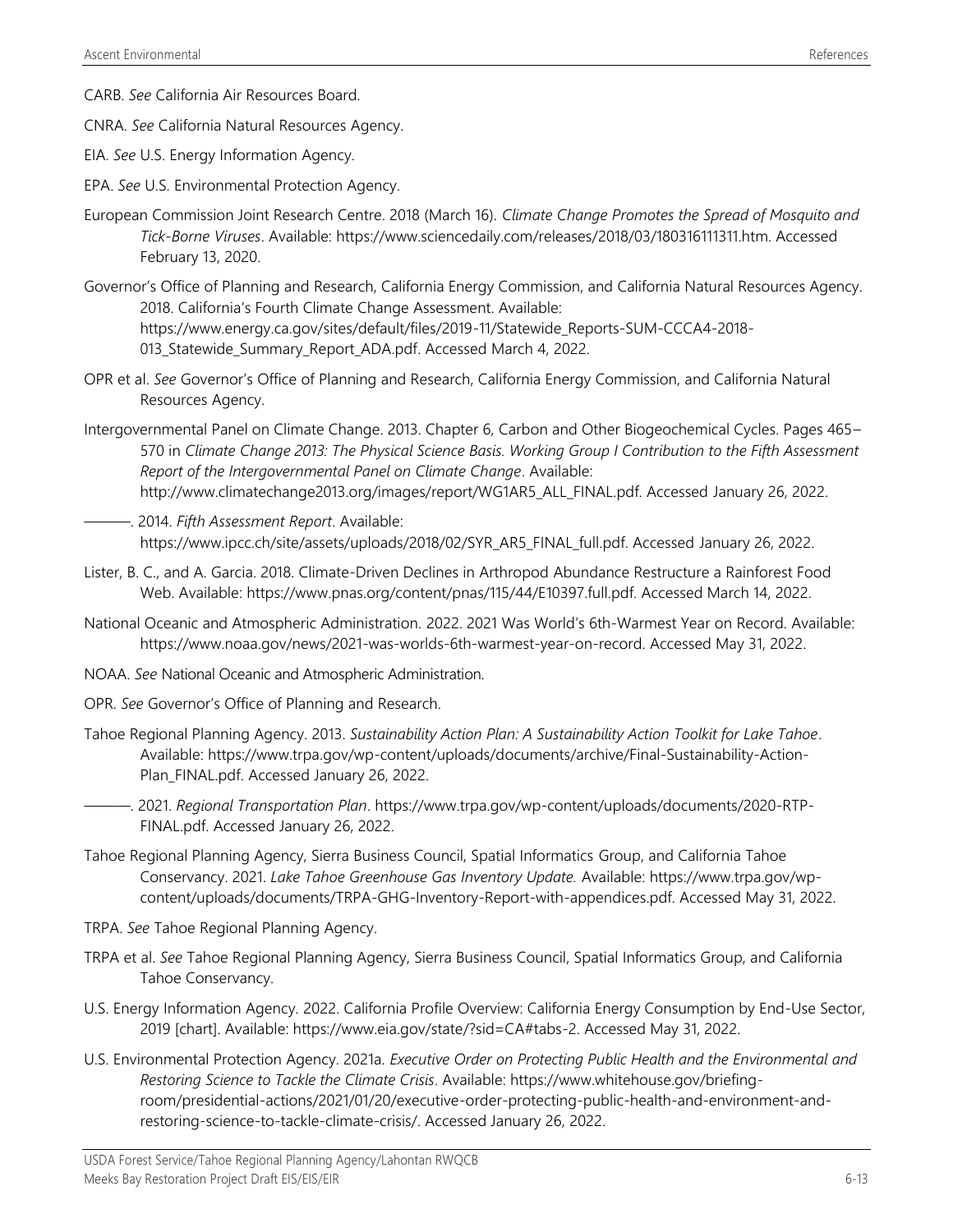———. 2021b. Proposal: Affordable Clean Energy (ACE) Rule. Last Updated March 3, 2021. Available: [https://www.epa.gov/stationary-sources-air-pollution/proposal-affordable-clean-energy-ace-rule.](https://www.epa.gov/stationary-sources-air-pollution/proposal-affordable-clean-energy-ace-rule) Accessed January 26, 2022.

Wade, Samuel. Branch chief. Transportation Fuels Branch, Industrial Strategies Division, California Air Resources Board, Sacramento, CA. June 30, 2017―e-mail to Austin Kerr of Ascent Environmental regarding whether the Low Carbon Fuel Standard applies to fuels used by off-road construction equipment.

# Section 3.10 Public Safety and Hazards

- Almos, Greg. Deputy Sheriff. El Dorado County Sheriff's Office, Placerville, CA. January 18, 2018—telephone discussion with Angela Xiong of Ascent Environmental regarding emergency response capacity at Lake Tahoe.
- Ascent Environmental. 2022. *Historic Resource Evaluation Report for the Meeks Bay Restoration Project*. Prepared for Tahoe Regional Planning Agency.
- Baxter, Michelle. Lieutenant. Placer County Sheriff's Office, Auburn, CA. February 27, 2018—telephone discussion with Angela Xiong of Ascent Environmental regarding emergency response capacity at Lake Tahoe.
- Bello, Michelle. Sergeant. Washoe County Sheriff's Office, Reno, NV. February 5, 2018—telephone discussion with Angela Xiong of Ascent Environmental regarding emergency response capacity at Lake Tahoe.
- Bieber, Shane. United States Coast Guard, Tahoe City, CA. January 19, 2018—telephone discussion with Angela Xiong of Ascent Environmental regarding emergency response capacity at Lake Tahoe.
- Brown, Bryan. Lieutenant. El Dorado County Sheriff's Office. June 10, 2021—email to Jessica Mitchell of Ascent Environmental regarding law enforcement services near Meeks Bay.
- CAL FIRE. *See* California Department of Forestry and Fire Protection.
- CAL FIRE et al. *See* California Department of Forestry and Fire Protection, California State Parks, California Tahoe Conservancy, Fallen Leaf Fire Department, Lake Valley Fire Protection District, Meeks Bay Fire Protection District, Nevada Division of Forestry, Nevada Division of State Lands, Nevada Division of State Parks, Nevada Tahoe Resource Team, North Lake Tahoe Fire Protection District, North Tahoe Fire Protection District, South Lake Tahoe Fire Department, Tahoe Douglas Fire Protection District, Tahoe Regional Planning Agency, and United States Department of Agriculture Forest Service.
- California Department of Forestry and Fire Protection. 2007 (January). *Guidelines for Fire Hazard Zoning Review and Validation*.
- ———. 2009 (March). El Dorado County. Available: [https://osfm.fire.ca.gov/media/6668/fhszl\\_map9.pdf.](https://osfm.fire.ca.gov/media/6668/fhszl_map9.pdf) Accessed August 5, 2021.
- California Department of Forestry and Fire Protection, California State Parks, California Tahoe Conservancy, Fallen Leaf Fire Department, Lake Valley Fire Protection District, Meeks Bay Fire Protection District, Nevada Division of Forestry, Nevada Division of State Lands, Nevada Division of State Parks, Nevada Tahoe Resource Team, North Lake Tahoe Fire Protection District, North Tahoe Fire Protection District, South Lake Tahoe Fire Department, Tahoe Douglas Fire Protection District, Tahoe Regional Planning Agency, and United States Department of Agriculture Forest Service. 2014 (August). *Lake Tahoe Basin Multi-Jurisdictional Fuel Reduction and Wildfire Prevention Strategy*.
	- ———. 2017 (April). *Amendment to the 2014 Lake Tahoe Basin Multi-Jurisdictional Fuel Reduction and Wildfire Prevention Strategy*.
- California Department of Industrial Relations. 2021. Asbestos Information. Available: https://www.dir.ca.gov/dosh/acru/acruinfo.htm. Accessed August 11, 2021.
- California Department of Toxic Substances Control. 2016 (October). 2016 DTSC-Caltrans Soil Management Agreement for Aerially Deposited Lead-Contaminated Soils, FAQs. Available: [https://dtsc.ca.gov/dtsc-caltrans-sma](https://dtsc.ca.gov/dtsc-caltrans-sma-faqs/#easy-faq-348202)[faqs/#easy-faq-348202.](https://dtsc.ca.gov/dtsc-caltrans-sma-faqs/#easy-faq-348202) Accessed August 11, 2021.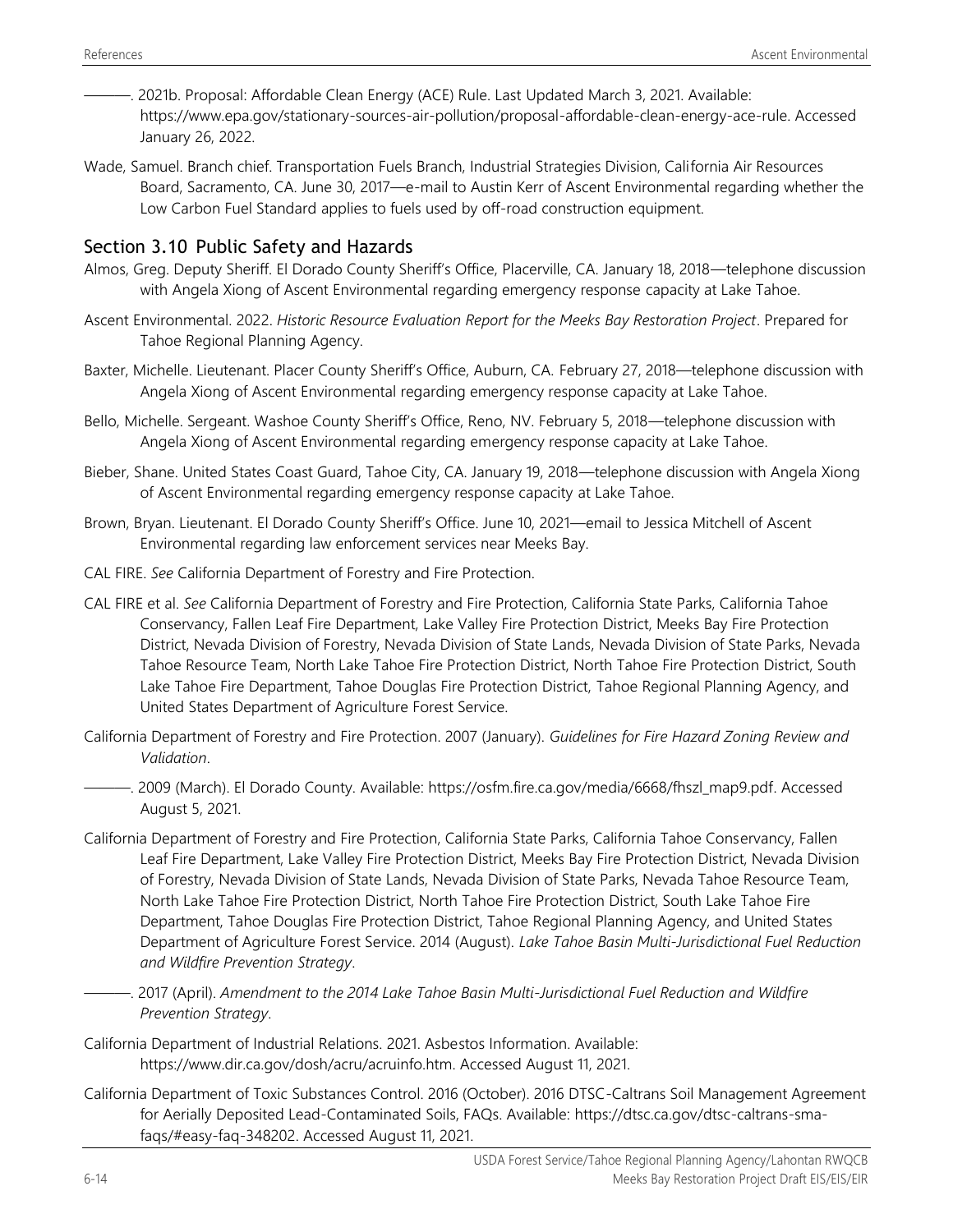- ———. 2021. Envirostor Database. Available: [https://www.envirostor.dtsc.ca.gov/public/map/?myaddress=Search.](https://www.envirostor.dtsc.ca.gov/public/map/?myaddress=Search)  Accessed August 11, 2021.
- California State Parks, California Tahoe Conservancy, and Tahoe Regional Planning Agency. 2018 (May). *Kings Beach State Recreation Area Preliminary General Plan Revision and Draft Environmental Impact Report/Kings Beach Pier Rebuild Project Draft Environmental Impact Report/Environmental Impact Statement*, Section 5.3.11 Recreation.

California Tahoe Conservancy. 2019 (August). *Lake Tahoe Basin Forest Action Plan*.

- City of South Lake Tahoe. 2021. Emergency Evacuation Zones website. Available: [https://cslt.maps.arcgis.com/apps/webappviewer/index.html?id=d19f32ce62f241819b781f37482cbf1a.](https://cslt.maps.arcgis.com/apps/webappviewer/index.html?id=d19f32ce62f241819b781f37482cbf1a)  Accessed August 6, 2021.
- Dougherty, Kathleen. Police Records Supervisor. City of South Lake Tahoe Police Department, South Lake Tahoe, CA. January 18, 2018—telephone discussion with Angela Xiong of Ascent Environmental regarding emergency response capacity at Lake Tahoe.
- DTSC. *See* California Department of Toxic Substances Control.
- El Dorado County. 2018 (July). *El Dorado County Local Hazard Mitigation Plan*. Available: [https://www.edcgov.us/](https://www.edcgov.us/%0bGovernment/sheriff/Documents/ElDoradoCounty_LHMP.pdf) [Government/sheriff/Documents/ElDoradoCounty\\_LHMP.pdf.](https://www.edcgov.us/%0bGovernment/sheriff/Documents/ElDoradoCounty_LHMP.pdf) Accessed August 6, 2021.
- EPA. *See* U.S. Environmental Protection Agency.
- Google. 1969. Historic Aerial of Meeks Marina. Accessed August 11, 2021.
- Lahontan Regional Water Quality Control Board. 2017 (March). Adoption of Settlement Agreement and Stipulation for Entry of Administrative Civil Liability Order No. R6T-2016-0063, Action Motorsports of Tahoe, Inc., Meeks Bay Marina, El Dorado County.
- Lahontan RWQCB. *See* Lahontan Regional Water Quality Control Board.
- Lake Tahoe Basin Management Unit. 2011 (August). Section 106 Consultation on the National Register of Historic Places Eligibility for the Meeks Bay Resort, Site No. 05-19-1283, Forest Service Project No. TB-2011-10, Event No. R2011051900056. Meeks Bay, Lake Tahoe, El Dorado County, California. Prepared by Foothill Resources, Ltd.
- Lake Tahoe Info. 2021a. State Route 89 Water Quality Improvement Project Eagle Falls Viaduto Meeks Creek. Available: [https://eip.laketahoeinfo.org/Project/FactSheet/01.01.01.0008.](https://eip.laketahoeinfo.org/Project/FactSheet/01.01.01.0008) Accessed August 11, 2021.
	- ———. 2021b. Meeks Bay Highway Corridor BMPs. Available: [https://eip.laketahoeinfo.org/Project/FactSheet/01.01.01.0075.](https://eip.laketahoeinfo.org/Project/FactSheet/01.01.01.0075) Accessed August 11, 2021.
- LTBMU. *See* Lake Tahoe Basin Management Unit.
- LT Info. *See* Lake Tahoe Info.
- MBFPD and NTFPD. *See* Meeks Bay Fire Protection District and North Tahoe Fire Protection District.
- McNamara, Steve. Division Chief. North Tahoe Fire Protection District. September 24, 2020—email to Austin McInerny, Senior Facilitator at Consensus Building Institute, regarding Meeks Bay Fire Protection District emergency response data.
	- ———. June 1, 2021a—email to Jessica Mitchell of Ascent Environmental regarding existing conditions for emergency services and response at Meeks Bay.

-. June 3, 2021b—email to Jessica Mitchell of Ascent Environmental regarding emergency response procedures.

- Meeks Bay Fire Protection District and North Tahoe Fire Protection District. 2020 (December). *Meeks Bay Restoration Public Safety Considerations*. Presentation to stakeholders.
- NLTFPD. *See* North Lake Tahoe Fire Protection District.

USDA Forest Service/Tahoe Regional Planning Agency/Lahontan RWQCB Meeks Bay Restoration Project Draft EIS/EIS/EIR 6-15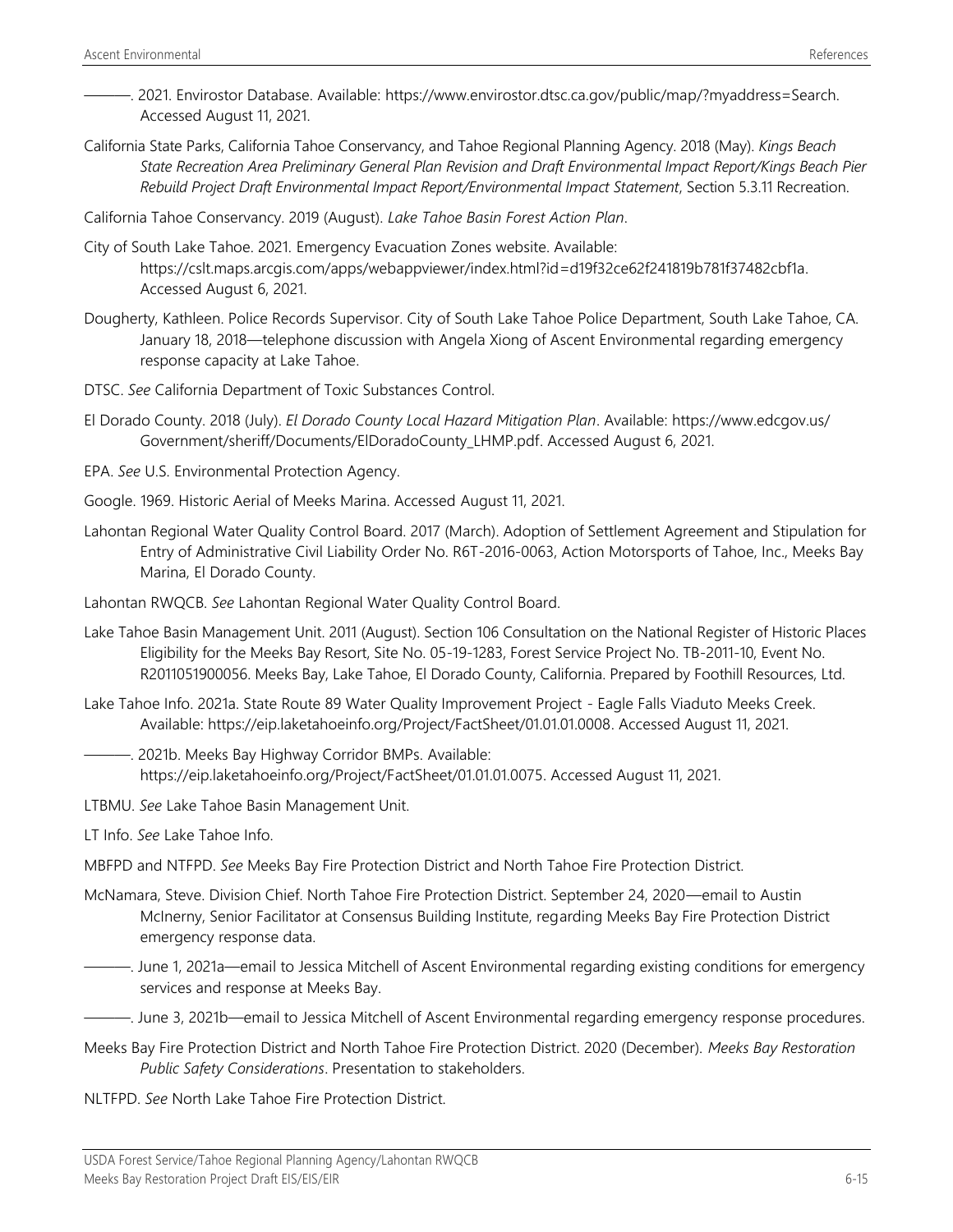- North Lake Tahoe Fire Protection District. 2021 (July). *North Lake Tahoe Fire Protection District Takes Delivery of a New Rescue Boat Thanks to the Dave & Cheryl Duffield Foundation*. Available: https://www.nltfpd.org/news/northlake-tahoe-fire-protection-district-takes-delivery-of-a-new-rescue-boat-thanks-to-the-dave-cheryl-duffieldfoundation-1. Accessed August 12, 2021.
- North Tahoe Fire Protection District. 2021. *About Us*. Available: https://www.ntfire.net/about-us. Accessed August 15, 2021.
- North Tahoe Fire Protection District and Meeks Bay Fire Protection District. 2018. *Standards of Coverage and Deployment Plan*. Available: https://meeksbayfire.specialdistrict.org/files/a0f2a9894/ Standards+of+Coverage+2018.pdf. Accessed August 6, 2021.
- ———. 2021. Emergency Preparedness and Evacuation Guide. Available: https://a1a57985-b06a-4ce2-980fc62ebe0e4c45.filesusr.com/ugd/35dc29\_c6b4469186844da481e80b6d8f974099.pdf. Accessed August 6, 2021.

NTFPD. *See* North Tahoe Fire Protection District.

- NTFPD and MBFPD. *See* North Tahoe Fire Protection District and Meeks Bay Fire Protection District.
- Placer County. 2015 (March). *Placer Operational Area East Side Emergency Evacuation Plan*.
- Sibr, Ashley. Acting Planning Staff Officer. USDA Forest Service, Lake Tahoe Basin Management Unit. June 17, 2021 email to Tiffany Lunday of Ascent Environmental regarding the Forest Service fire station near Meeks Bay.
- Skibinski, Ronald. Deputy Sheriff. Douglas County Sheriff's Office, Minden, NV. February 6, 2018—telephone discussion with Angela Xiong of Ascent Environmental regarding emergency response capacity at Lake Tahoe.
- State Water Resources Control Board. 2021. Geotracker, Meeks Bay Resort (T0601700111). Available: https://geotracker.waterboards.ca.gov/map/?CMD=runreport&myaddress=lake+tahoe%2C+ca#. Accessed August 13, 2021.
- SWRCB. *See* State Water Resources Control Board.
- Tahoe Douglas Fire Protection District. 2021. *Water Rescue*. Available: https://tahoefire.org/services/water-rescue. Accessed August 12, 2021.
- Tahoe Fire and Fuels Team. 2015 (August). *Lake Tahoe Basin Community Wildfire Protection Plan*.
- Tahoe Regional Planning Agency. 2014. *Best Management Practices Handbook*.
	- ———. 2021. Code of Ordinances. Adopted by TRPA on December 12, 2012; reflects amendments through September 29, 2021.
- Tahoe Regional Planning Agency, Tahoe Transportation District, and USDA Forest Service. 2019 (May). *SR 89 Corridor Management Plan Existing Conditions Summary Report*.
- ———. 2020 (September). *SR 89 Corridor Management Plan*.
- TDFPD. *See* Tahoe Douglas Fire Protection District.
- TFFT. *See* Tahoe Fire and Fuels Team.
- TRPA. *See* Tahoe Regional Planning Agency.
- TRPA et al. *See* Tahoe Regional Planning Agency, Tahoe Transportation District, and USDA Forest Service.
- U.S. Environmental Protection Agency. 2019. *Protect Your Family from Exposures to Lead*. Available: https://www.epa.gov/lead/protect-your-family-sources-lead. Accessed August 11, 2021.
- U.S. Forest Service. 2016 (July). *Land Management Plan (Forest Plan), Lake Tahoe Basin Management Unit*.

USFS. *See* U.S. Forest Service.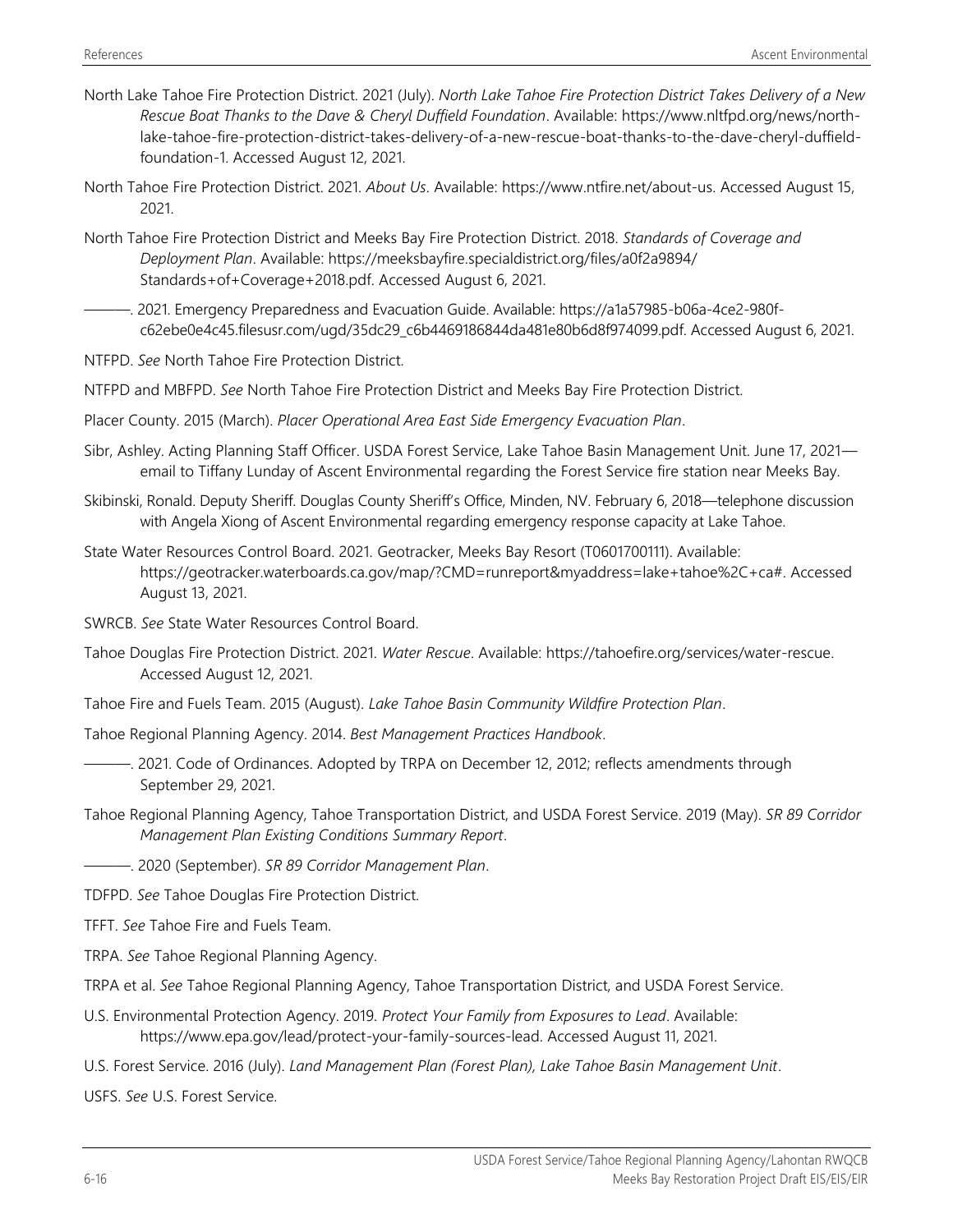# Section 3.11 Noise

- California Department of Transportation. 2013 (September). *Technical Noise Supplement.* California Department of Transportation Division of Environmental Analysis. Sacramento, CA. Prepared by ICF Jones & Stokes.
- ———. 2017. *Caltrans 2017 Traffic Volumes*. Available: https://dot.ca.gov/programs/traffic-operations/census/trafficvolumes/2017. Accessed October 25, 2021.
- ———. 2020 (April). *Transportation and Construction Vibration Guidance Manual*. Sacramento, CA: Noise, Division of Environmental Analysis. Sacramento, CA.
- Caltrans. *See* California Department of Transportation
- Federal Highway Administration. 2004. Traffic Noise Model, Version 2.5. Available for download at https://www.fhwa.dot.gov/environment/noise/traffic\_noise\_model/purchasing\_tnm/. Accessed April 4, 2017.
- ———. 2006 (January). *Roadway Construction Noise Model User's Guide*. Washington, D.C. Prepared by the Research and Innovative Technology Administration, Cambridge, MA.
- Federal Transit Administration. 2006. *Transit Noise and Vibration Impact Assessment*. Washington, D.C. Available: https://www.transit.dot.gov/sites/fta.dot.gov/files/docs/FTA\_Noise\_and\_Vibration\_Manual.pdf. Accessed April 4, 2017.
- FHWA. *See* Federal Highway Administration.
- FTA. *See* Federal Transit Administration.
- Lake Tahoe Info. 2022. Threshold Dashboard, Single Noise Events. Available: https://thresholds.laketahoeinfo.org/ ThresholdReportingCategory/Detail/SingleNoiseEvents. Accessed February 10, 2022.
- Tahoe Regional Planning Agency. 2002 (May). PAS 150 Meeks Bay. Available: https://www.trpa.gov/wpcontent/uploads/documents/archive/2/150.pdf. Accessed February 10, 2022.
- ———. 2012. *2012 Adopted Regional Plan*. Available: https://www.trpa.gov/wp-content/uploads/documents/archive/ Adopted-Regional-Plan\_20180306\_Clean.pdf. Accessed January 28, 2022.
- ———. 2014 (May). *TRPA Best Management Practice Handbook*. Available: https://tahoebmp.org/Documents/BMPHandbook/BMP\_Handbook.pdf.
- ———. 2019 (March). Attachment S Standard Conditions of Approval for Shorezone Projects. Available: https://www.trpa.gov/wp-content/uploads/documents/archive/ Attachment\_S\_Standard\_Conditions\_Shorezone\_Projects.pdf. Accessed February 10, 2022.
- ———. 2021. TRPA Code of Ordinances. Adopted by TRPA on December 12, 2012; reflects amendments through September 29, 2021.
- ———. 2022. Attachment Q Standard Conditions of Approval for Grading Projects. Available: https://www.trpa.gov/wpcontent/uploads/documents/archive/Attachment Q Standard Conditions Grading.pdf. Accessed February 10, 2022.

TRPA. See Tahoe Regional Planning Agency.

## Section 3.12 Transportation and Circulation

California Department of Transportation. 2019 (March). Traffic Safety Systems Guidance. Available: https://dot.ca.gov/-/media/dot-media/programs/safety-programs/documents/safety-devices/f0018639 traffic-safety-systems-guidance-a11y.pdf.

Caltrans. *See* California Department of Transportation.

El Dorado County Fire Protection Officers. 2009a (May). 2009 (May). El Dorado County Regional Fire Protection Standard. Standard #B-003: Emergency Apparatus Access Ways. Available: http://pioneerfire.org/wpcontent/uploads/2018/06/Emergency\_Access\_Ways\_B003\_050509.pdf.